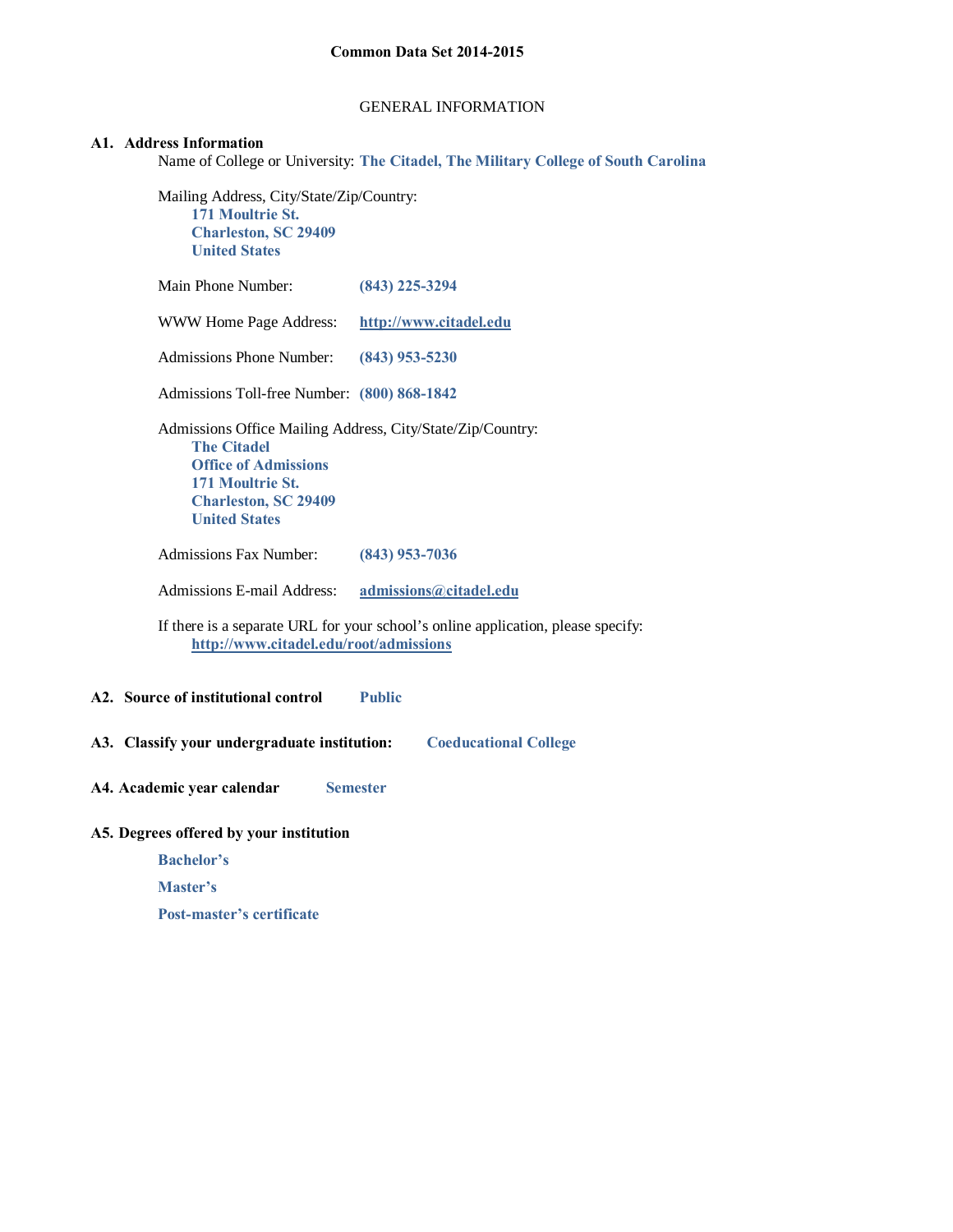# **B. ENROLLMENT AND PERSISTENCE**

**B1. Institutional Enrollment—Men and Women** Provide numbers of students for each of the following categories as of the institution's official fall reporting date or as of October 15, 2014. Note: Report students formerly designated as "first professional" in the graduate cells.

|                                                        | <b>FULL-TIME</b> |       |     | <b>PART-TIME</b> |
|--------------------------------------------------------|------------------|-------|-----|------------------|
|                                                        | Men              | Women | Men | Women            |
| Undergraduates                                         |                  |       |     |                  |
| Degree-seeking, first-time<br>freshmen                 | 568              | 50    |     |                  |
| Other first-year, degree-<br>seeking                   | 41               | 4     | 1   | 1                |
| All other degree-seeking                               | 1733             | 135   | 119 | 36               |
| Total degree-seeking                                   | 2342             | 189   | 120 | 37               |
| All other undergraduates<br>enrolled in credit courses |                  |       | 27  | 48               |
| Total undergraduates                                   | 2342             | 189   | 147 | 85               |
| Graduate                                               |                  |       |     |                  |
| Degree-seeking, first-time                             | 22               | 16    | 53  | 57               |
| All other degree-seeking                               | 30               | 59    | 210 | 247              |
| All other graduates enrolled<br>in credit courses      | 1                | 1     | 71  | 62               |
| Total graduate                                         | 53               | 76    | 334 | 366              |

Total all undergraduates: **2763** 

Total all graduate: **829** 

GRAND TOTAL ALL STUDENTS: **3592**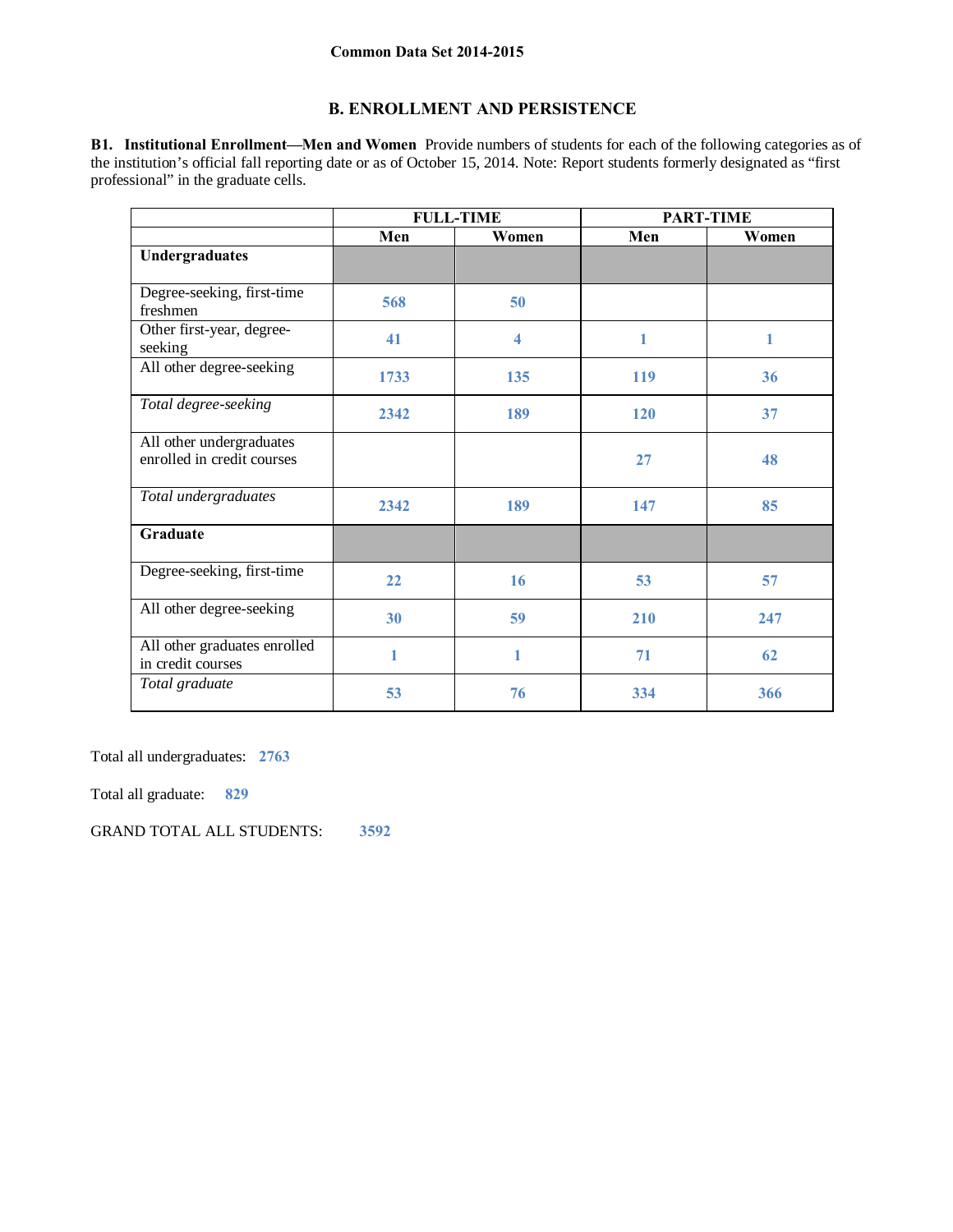**B2. Enrollment by Racial/Ethnic Category.** Provide numbers of undergraduate students for each of the following categories as of the institution's official fall reporting date or as of October 15, 2014. Include international students only in the category "Nonresident aliens." Complete the "Total Undergraduates" column only if you cannot provide data for the first two columns. Report as your institution reports to IPEDS: persons who are Hispanic should be reported only on the Hispanic line, not under any race, and persons who are non-Hispanic multi-racial should be reported only under "Two or more races."

|                                                            | Degree-seeking<br><b>First-time First year</b> | Degree-seeking<br><b>Undergraduates</b><br>(include first-time<br>first-year) | <b>Total</b><br><b>Undergraduates</b><br>(both degree- and non-<br>degree-seeking) |
|------------------------------------------------------------|------------------------------------------------|-------------------------------------------------------------------------------|------------------------------------------------------------------------------------|
| Nonresident aliens                                         | 3                                              | 28                                                                            | 31                                                                                 |
| Hispanic/Latino                                            | 50                                             | 178                                                                           | 179                                                                                |
| Black or African American, non-<br>Hispanic                | 59                                             | 216                                                                           | 225                                                                                |
| White, non-Hispanic                                        | 457                                            | 2069                                                                          | 2130                                                                               |
| American Indian or Alaska Native, non-<br>Hispanic         | 4                                              | 32                                                                            | 32                                                                                 |
| Asian, non-Hispanic                                        | 13                                             | 66                                                                            | 66                                                                                 |
| Native Hawaiian or other Pacific<br>Islander, non-Hispanic |                                                |                                                                               | 7                                                                                  |
| Two or more races, non-Hispanic                            | 30                                             | 85                                                                            | 86                                                                                 |
| Race and/or ethnicity unknown                              | $\overline{2}$                                 |                                                                               | $\overline{7}$                                                                     |
| Total                                                      | 618                                            | 2688                                                                          | 2763                                                                               |

# **Persistence**

## **B3. Number of degrees awarded by your institution from July 1, 2013, to June 30, 2014.**

| Bachelor's degrees         | 560        |
|----------------------------|------------|
| Master's degrees           | <b>250</b> |
| Post-master's certificates | -13        |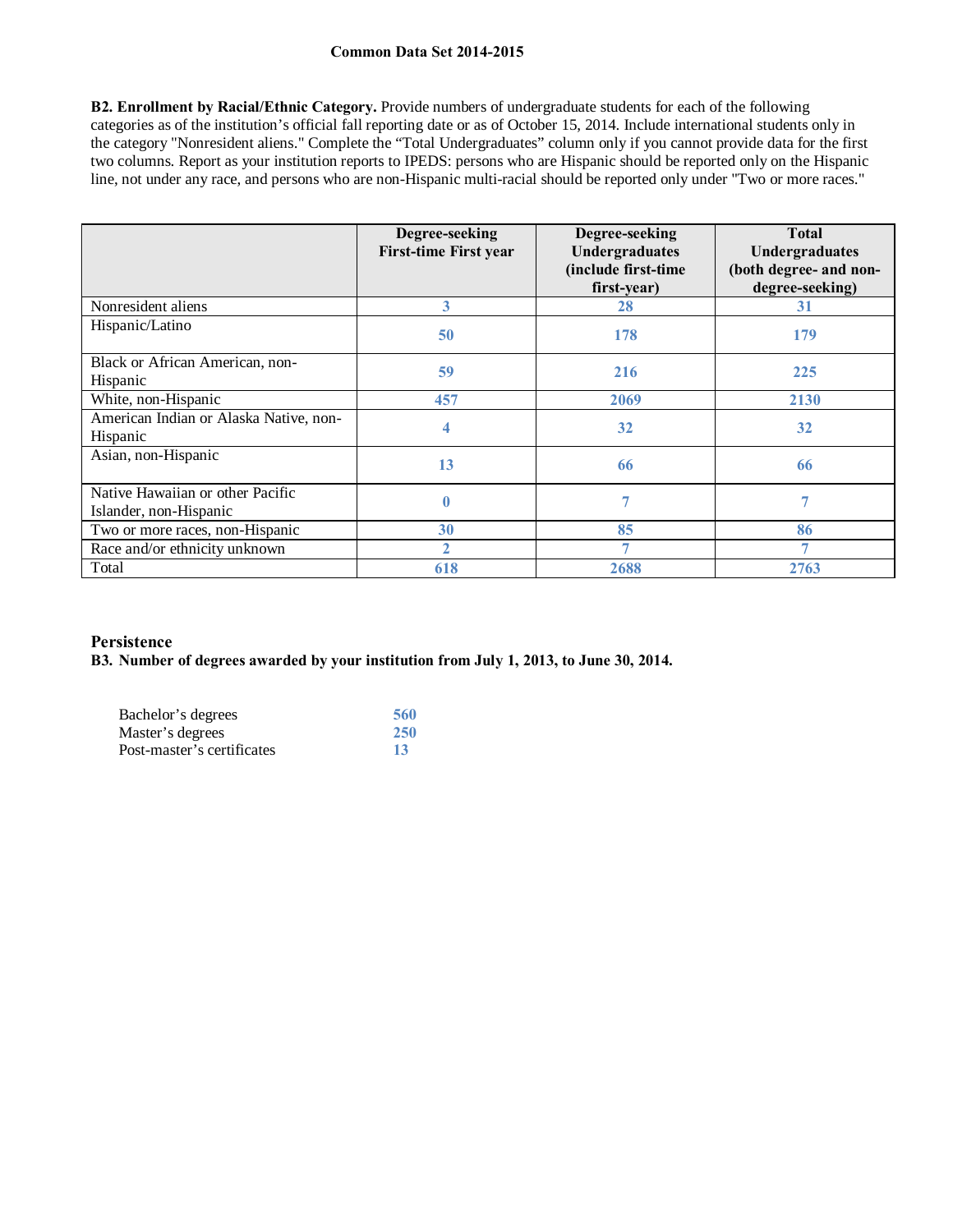# **Graduation Rates**

The items in this section correspond to data elements collected by the IPEDS Web-based Data Collection System's Graduation Rate Survey (GRS). For complete instructions and definitions of data elements, see the IPEDS GRS instructions and glossary on the 2014 Web-based survey.

# **For Bachelor's or Equivalent Programs**

Please provide data for the Fall 2008 cohort if available. If Fall 2008 cohort data are not available, provide data for the Fall 2007 cohort.

| Fall 2007 Cohort                                                   | Fall 2008 Cohort                                                |
|--------------------------------------------------------------------|-----------------------------------------------------------------|
| Report for the cohort of full-time first-time bachelor's (or       | Report for the cohort of full-time first-time bachelor's (or    |
| equivalent) degree-seeking undergraduate students who              | equivalent) degree-seeking undergraduate students who           |
| entered in Fall 2007. Include in the cohort those who              | entered in Fall 2008. Include in the cohort those who           |
| entered your institution during the summer term                    | entered your institution during the summer term                 |
| preceding Fall 2007.                                               | preceding Fall 2008.                                            |
| <b>B4.</b> Initial 2007 cohort of first-time, full-time bachelor's | B4. Initial 2008 cohort of first-time, full-time bachelor's     |
| (or equivalent) degree-seeking undergraduate students;             | (or equivalent) degree-seeking undergraduate students;          |
| total all students: 621                                            |                                                                 |
| <b>B5.</b> Of the initial 2007 cohort, how many did not persist    | <b>B5.</b> Of the initial 2008 cohort, how many did not persist |
| and did not graduate for the following reasons: death,             | and did not graduate for the following reasons: death,          |
| permanent disability, or service in the armed forces,              | permanent disability, or service in the armed forces,           |
| foreign aid service of the federal government, or official         | foreign aid service of the federal government, or official      |
| church missions; total allowable exclusions: 11                    | church missions; total allowable exclusions:                    |
| <b>B6.</b> Final 2007 cohort, after adjusting for allowable        | B6. Final 2008 cohort, after adjusting for allowable            |
| exclusions: 610                                                    | exclusions:                                                     |
| (Subtract question B5 from question B4)                            | (Subtract question B5 from question B4)                         |
| <b>B7.</b> Of the initial 2007 cohort, how many completed the      | <b>B7.</b> Of the initial 2008 cohort, how many completed the   |
| program in four years or less (by August 31, 2011): 380            | program in four years or less (by August 31, 2012):             |
| <b>B8.</b> Of the initial 2007 cohort, how many completed the      | <b>B8.</b> Of the initial 2008 cohort, how many completed the   |
| program in more than four years but in five years or less          | program in more than four years but in five years or less       |
| (after August 31, 2011 and by August 31, 2012): 29                 | (after August 31, 2012 and by August 31, 2013):                 |
| <b>B9.</b> Of the initial 2007 cohort, how many completed the      | <b>B9.</b> Of the initial 2008 cohort, how many completed the   |
| program in more than five years but in six years or less           | program in more than five years but in six years or less        |
| (after August 31, 2012 and by August 31, 2013): 11                 | (after August 31, 2013 and by August 31, 2014):                 |
| B10. Total graduating within six years (sum of questions           | <b>B10.</b> Total graduating within six years (sum of questions |
| B7, B8, and B9): 420                                               |                                                                 |
| B11. Six-year graduation rate for 2007 cohort (question            | B11. Six-year graduation rate for 2008 cohort (question         |
| B10 divided by question B6): 69%                                   | B10 divided by question B6): _____________ %                    |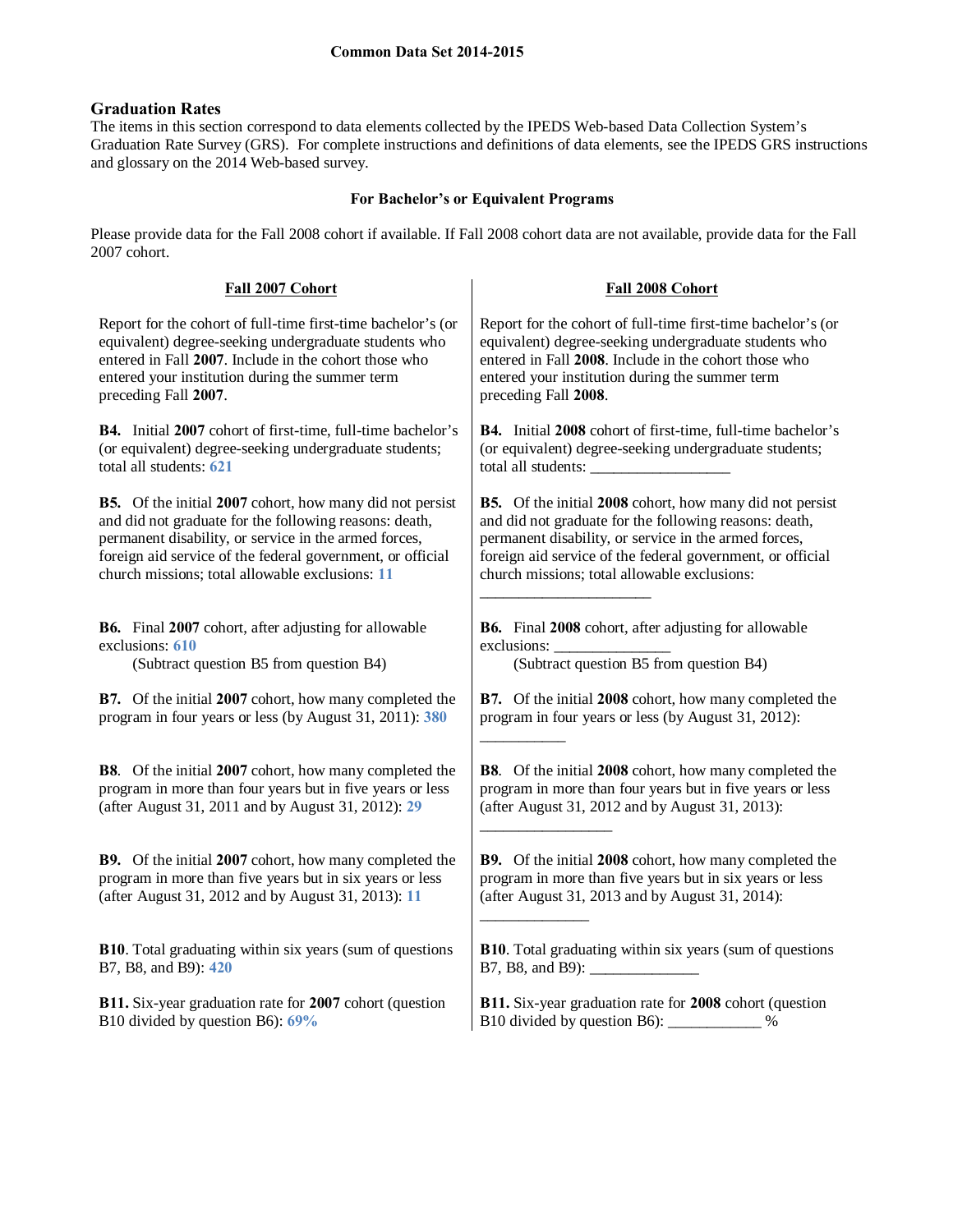# **Retention Rates**

Report for the cohort of all full-time, first-time bachelor's (or equivalent) degree-seeking undergraduate students who entered in Fall 2013 (or the preceding summer term). The initial cohort may be adjusted for students who departed for the following reasons: death, permanent disability, or service in the armed forces, foreign aid service of the federal government or official church missions. No other adjustments to the initial cohort should be made.

**B22.** For the cohort of all full-time bachelor's (or equivalent) degree-seeking undergraduate students who entered your institution as freshmen in Fall 2013 (or the preceding summer term), what percentage was enrolled at your institution as of the date your institution calculates its official enrollment in Fall 2014? **86%**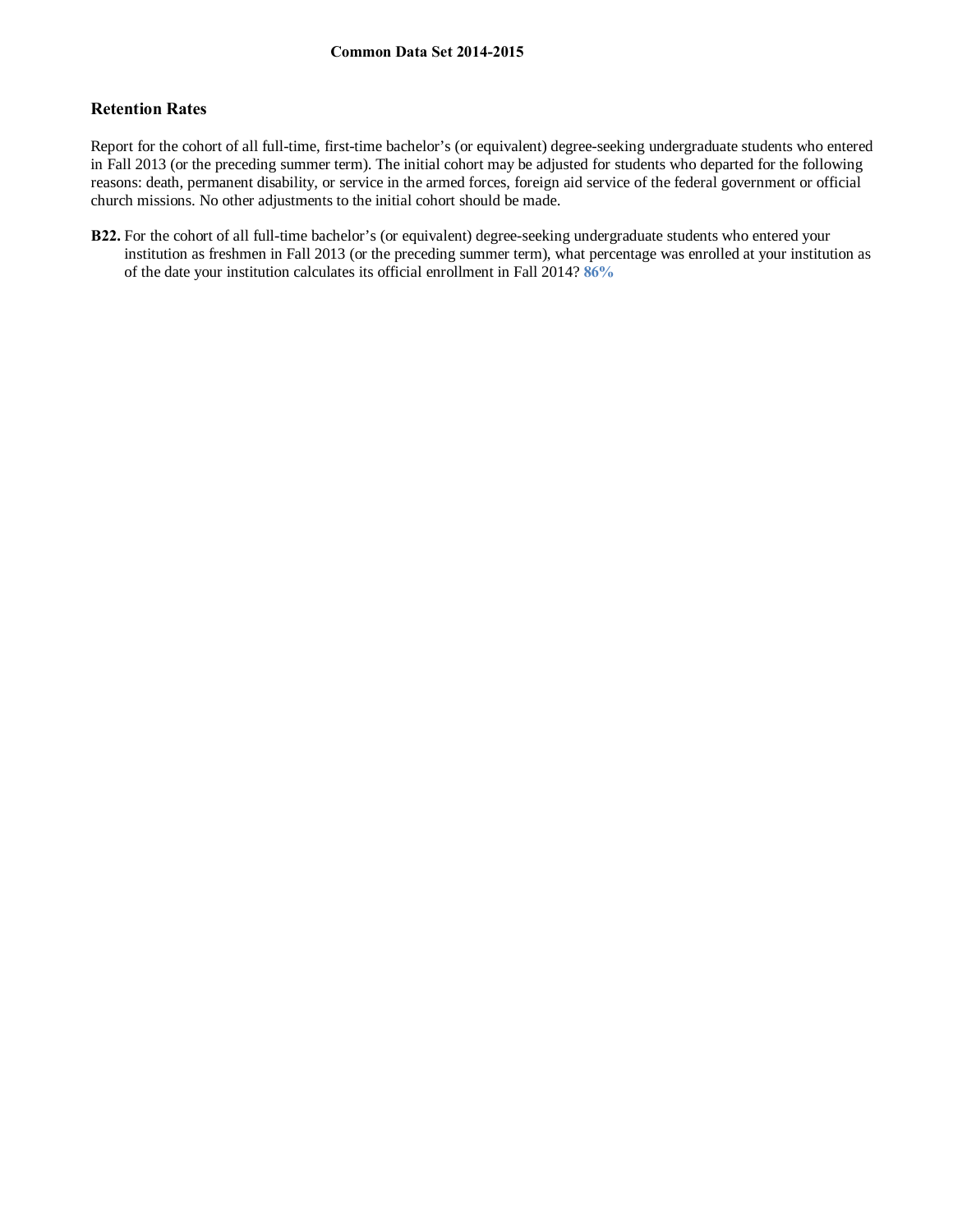# **C. FIRST-TIME, FIRST-YEAR (FRESHMAN) ADMISSION**

# **Applications**

**C1. First-time, first-year (freshman) students:** Provide the number of degree-seeking, first-time, first-year students who applied, were admitted, and enrolled (full- or part-time) in Fall 2014. Include early decision, early action, and students who began studies during summer in this cohort. Applicants should include only those students who fulfilled the requirements for consideration for admission (i.e., who completed actionable applications) and who have been notified of one of the following actions: admission, non-admission, placement on waiting list, or application withdrawn (by applicant or institution). Admitted applicants should include wait-listed students who were subsequently offered admission.

| Total first-time, first-year (freshman) men who applied               | 2330     |
|-----------------------------------------------------------------------|----------|
| Total first-time, first-year (freshman) women who applied             | 295      |
|                                                                       |          |
| Total first-time, first-year (freshman) men who were admitted         | 1771     |
| Total first-time, first-year (freshman) women who were admitted       | 212      |
|                                                                       |          |
| Total full-time, first-time, first-year (freshman) men who enrolled   | 568      |
| Total part-time, first-time, first-year (freshman) men who enrolled 0 |          |
|                                                                       |          |
| Total full-time, first-time, first-year (freshman) women who enrolled | 50       |
| Total part-time, first-time, first-year (freshman) women who enrolled | $\bf{0}$ |

### **C2. Freshman wait-listed students (students who met admission requirements but whose final admission was contingent on space availability)**

Do you have a policy of placing students on a waiting list? **No**

## **Admission Requirements**

# **C3. High school completion requirement**

**High school diploma is required and GED is accepted**

**C4. Does your institution require or recommend a general college-preparatory program for degree-seeking students?**

**Require**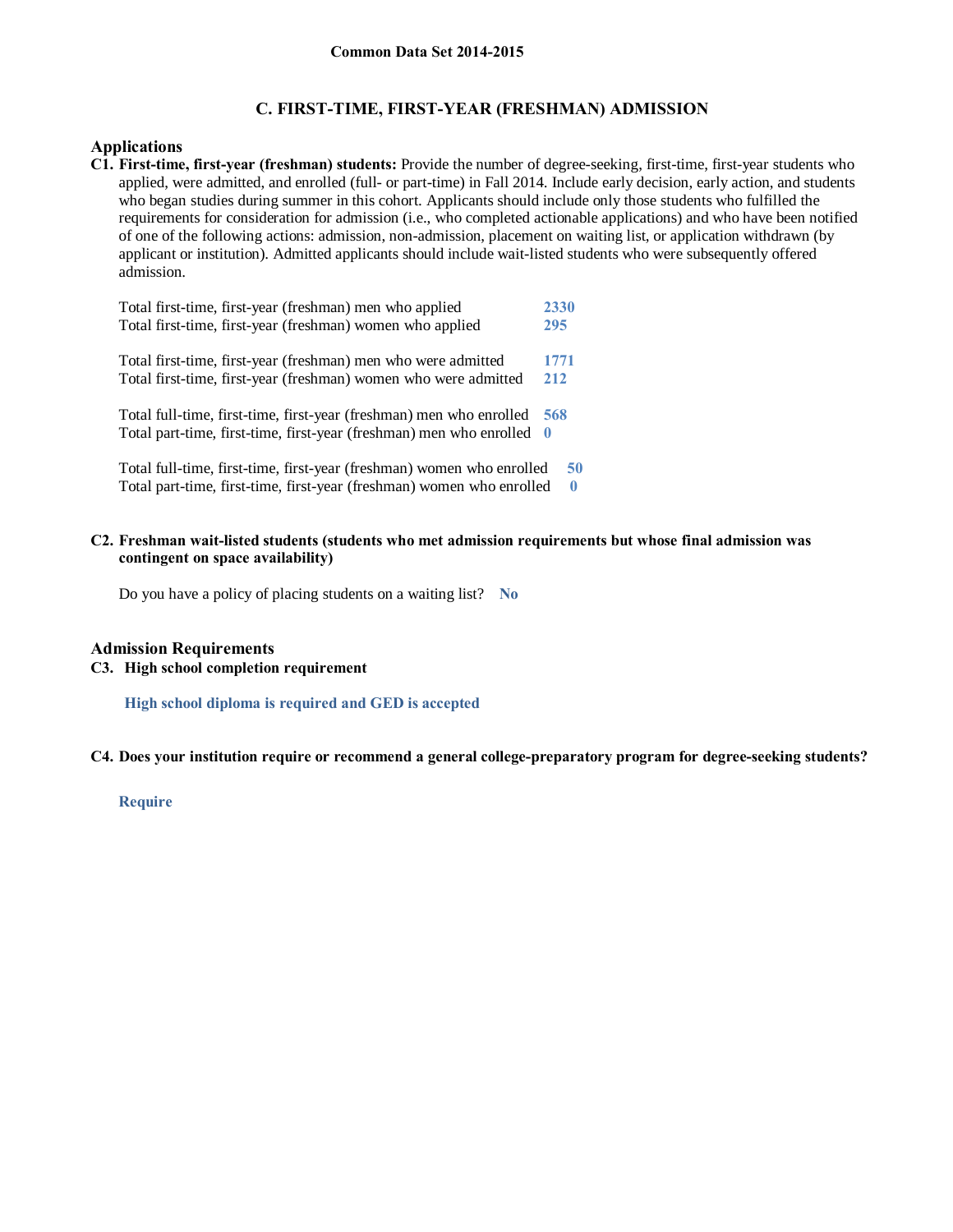**C5. Distribution of high school units required and/or recommended.** Specify the distribution of academic high school course units required and/or recommended of all or most degree-seeking students using Carnegie units (one unit equals one year of study or its equivalent). If you use a different system for calculating units, please convert.

|                                  | <b>Units Required</b> | <b>Units Recommended</b> |
|----------------------------------|-----------------------|--------------------------|
| Total academic units             | 19                    |                          |
| English                          |                       |                          |
| Mathematics                      |                       |                          |
| Science                          |                       |                          |
| Of these, units that must be lab |                       |                          |
| Foreign language                 |                       |                          |
| Social science                   |                       |                          |
| <b>History</b>                   |                       |                          |
| Academic electives               |                       |                          |
| <b>Computer Science</b>          |                       |                          |
| Visual/Performing Arts           |                       |                          |
| Other (specify)<br>PE or ROTC    |                       |                          |

# **Basis for Selection**

- **C6.** Do you have an open admission policy, under which virtually all secondary school graduates or students with GED equivalency diplomas are admitted without regard to academic record, test scores, or other qualifications? **No**
- **C7. Relative importance of each of the following academic and nonacademic factors in your first-time, first-year, degree-seeking (freshman) admission decisions.**

|                                  | <b>Very Important</b> | Important               | Considered              | <b>Not Considered</b>   |
|----------------------------------|-----------------------|-------------------------|-------------------------|-------------------------|
|                                  |                       |                         |                         |                         |
| <b>Academic</b>                  |                       |                         |                         |                         |
| Rigor of secondary school record | X                     |                         |                         |                         |
| Class rank                       |                       |                         | $\mathbf{X}$            |                         |
| Academic GPA                     | X                     |                         |                         |                         |
| Standardized test scores         | X                     |                         |                         |                         |
| <b>Application Essay</b>         |                       |                         |                         | $\mathbf{X}$            |
| Recommendation                   |                       |                         | $\mathbf X$             |                         |
| Nonacademic                      |                       |                         |                         |                         |
| Interview                        |                       |                         | $\mathbf X$             |                         |
| Extracurricular activities       |                       | X                       |                         |                         |
| Talent/ability                   |                       | $\overline{\mathbf{X}}$ |                         |                         |
| Character/personal qualities     |                       | X                       |                         |                         |
| First generation                 |                       |                         | $\mathbf X$             |                         |
| Alumni/ae relation               |                       |                         | $\overline{\mathbf{X}}$ |                         |
| Geographical residence           |                       |                         | $\mathbf X$             |                         |
| State residency                  |                       | X                       |                         |                         |
| Religious affiliation/commitment |                       |                         |                         | X                       |
| Racial/ethnic status             |                       |                         |                         | $\overline{\mathbf{X}}$ |
| Volunteer work                   |                       |                         | $\mathbf{X}$            |                         |
| Work experience                  |                       |                         |                         | X                       |
| Level of applicant's interest    | X                     |                         |                         |                         |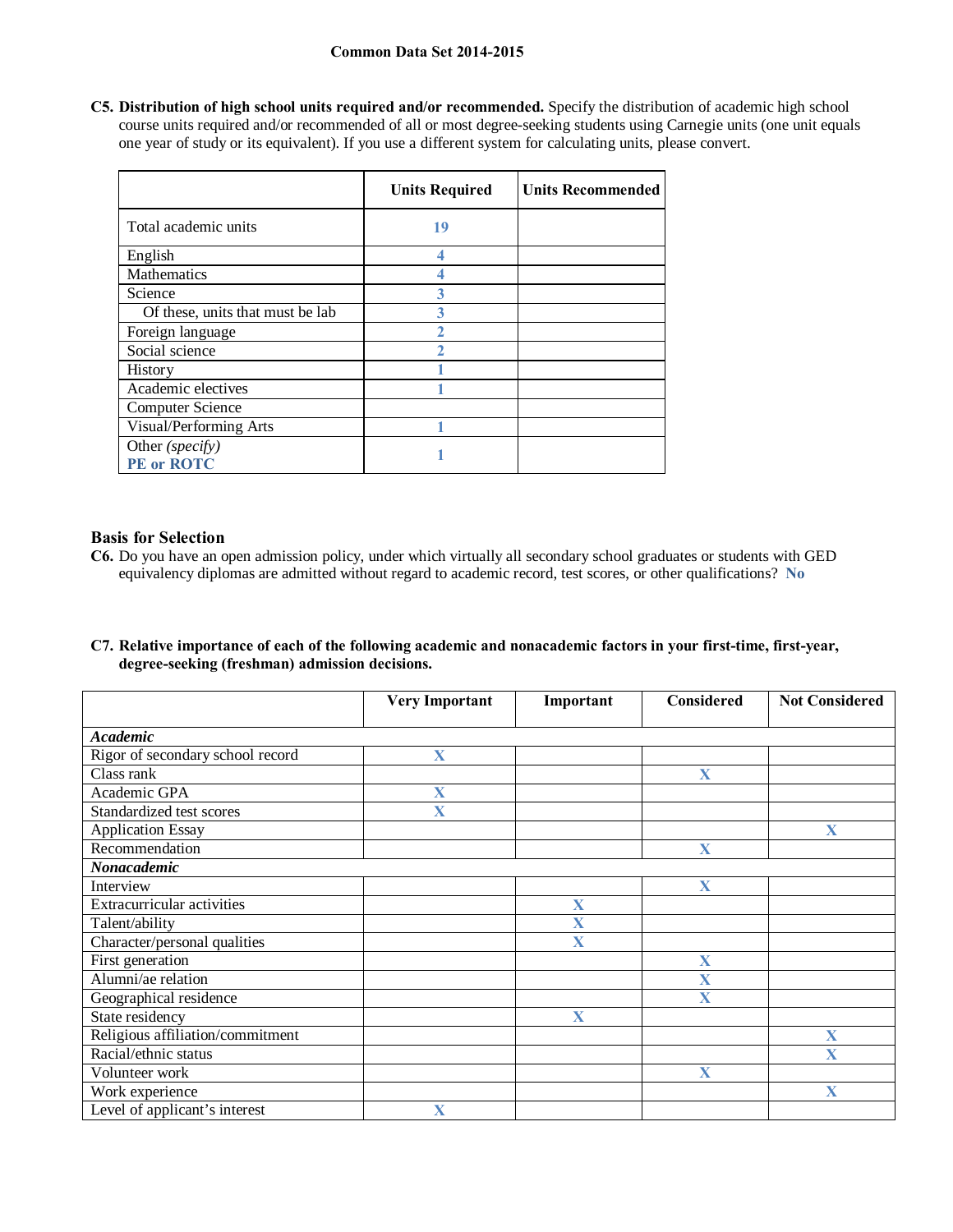# **SAT and ACT Policies**

## **C8. Entrance exams**

A. Does your institution make use of SAT, ACT, or SAT Subject Test scores in **admission** decisions for first-time, first-year, degree-seeking applicants? **Yes**

If yes, place check marks in the appropriate boxes below to reflect your institution's policies for use in admission for **Fall 2016.** 

|                                                                                                    | Require | Recommend | <b>ADMISSION</b><br><b>Require for</b><br><b>Some</b> | <b>Consider If</b><br><b>Submitted</b> | <b>Not Used</b> |
|----------------------------------------------------------------------------------------------------|---------|-----------|-------------------------------------------------------|----------------------------------------|-----------------|
| SAT or ACT<br>ACT only<br>SAT only<br>SAT and SAT Subject Tests or ACT<br><b>SAT Subject Tests</b> | X       |           |                                                       |                                        |                 |

B. If your institution will make use of the ACT in admission decisions for first-time, first-year, degree-seeking applicants for Fall 2016 please indicate which ONE of the following applies (regardless of whether the writing score will be used in the admissions process):

### **ACT with or without Writing component accepted**

C. Please indicate how your institution will use the SAT or ACT essay component; check all that apply.

|                                              | SAT essay | ACT essay |
|----------------------------------------------|-----------|-----------|
| For admission                                |           |           |
| For placement                                |           |           |
| For advising                                 |           |           |
| In place of an application essay             |           |           |
| As a validity check on the application essay |           |           |
| No college policy as of now                  |           |           |
| Not using essay component                    |           |           |

- D. In addition, does your institution use applicants' test scores for academic advising? **Yes**
- E. Latest date by which SAT or ACT scores must be received for fall-term admission Latest date by which SAT Subject Test scores must be received for fall-term admission
- F. If necessary, use this space to clarify your test policies (e.g., if tests are recommended for some students, or if tests are not required of some students): **Rolling Admissions: No Deadlines**
- G. Please indicate which tests your institution uses for **placement (e.g., state tests): SAT**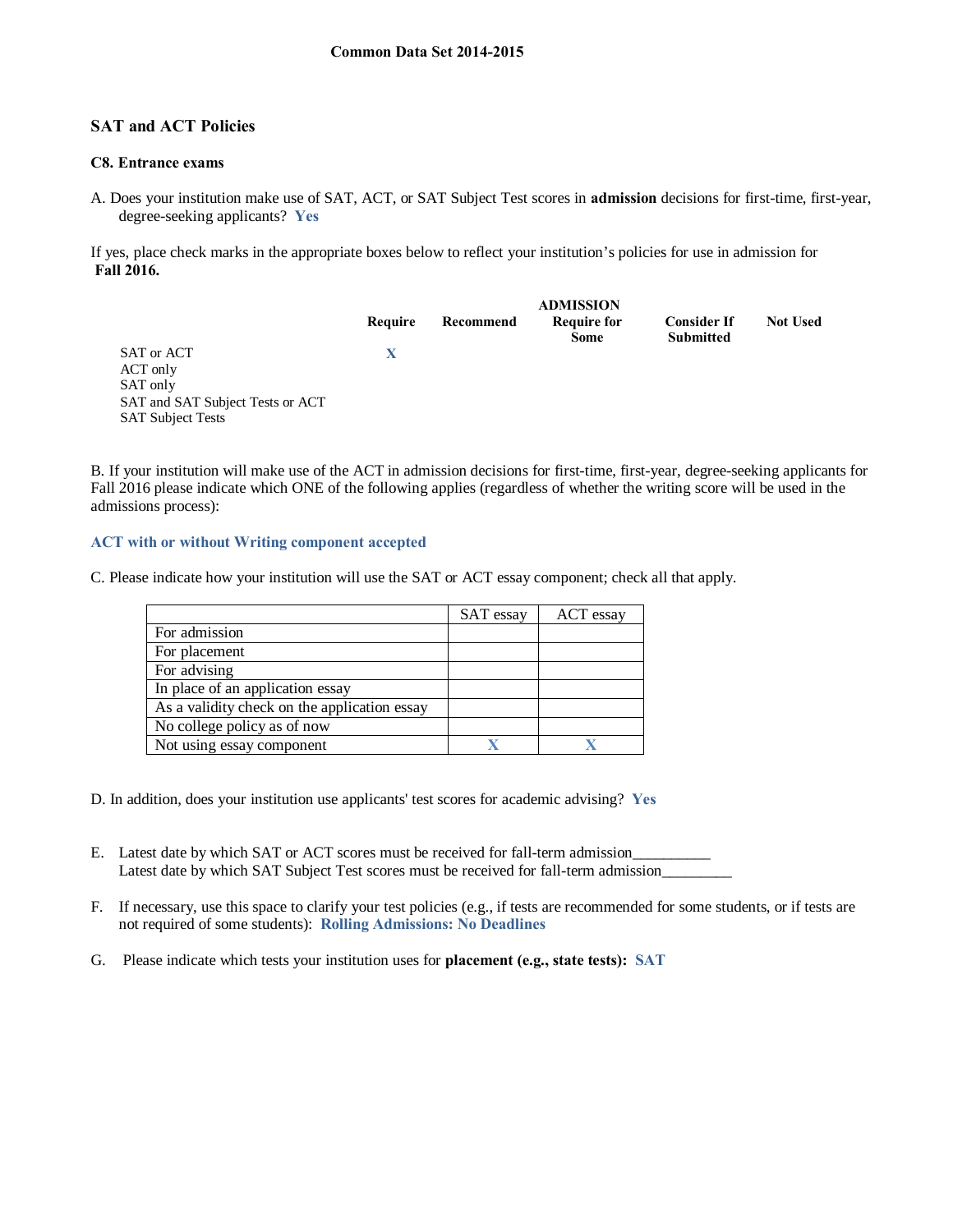# **Freshman Profile**

Provide percentages for **ALL enrolled, degree-seeking, full-time and part-time, first-time, first-year (freshman) students**  enrolled in Fall 2014, including students who began studies during summer, international students/nonresident aliens, and students admitted under special arrangements.

**C9. Percent and number of first-time, first-year (freshman) students enrolled in Fall 2014 who submitted national standardized (SAT/ACT) test scores.** Include information for **ALL enrolled, degree-seeking, first-time, first-year (freshman) students who submitted test scores**. Do not include partial test scores (e.g., mathematics scores but not critical reading for a category of students) or combine other standardized test results (such as TOEFL) in this item. Do not convert SAT scores to ACT scores and vice versa.

The 25th percentile is the score that 25 percent scored at or below; the 75th percentile score is the one that 25 percent scored at or above.

| Percent submitting SAT scores | 57% | Number submitting SAT scores | 354        |
|-------------------------------|-----|------------------------------|------------|
| Percent submitting ACT scores | 42% | Number submitting ACT scores | <b>261</b> |

|                             | 25th Percentile | <b>75th Percentile</b> |
|-----------------------------|-----------------|------------------------|
| <b>SAT Critical Reading</b> | 490             | 590                    |
| <b>SAT Math</b>             | 500             | 600                    |
| <b>ACT</b> Composite        | 20              | 25                     |

Percent of first-time, first-year (freshman) students with scores in each range:

|         | <b>SAT Critical Reading</b> | <b>SAT Math</b> |
|---------|-----------------------------|-----------------|
| 700-800 |                             |                 |
| 600-699 |                             | 24              |
| 500-599 | 48                          | 52              |
| 400-499 | 28                          | 22              |
| 300-399 |                             |                 |
| 200-299 |                             |                 |
|         | 100%                        | 100%            |

|           | <b>ACT</b><br>Composite |
|-----------|-------------------------|
| 30-36     |                         |
| 24-29     | 37                      |
| 18-23     | 58                      |
| $12 - 17$ |                         |
| $6 - 11$  |                         |
| Below 6   |                         |
|           | 100%                    |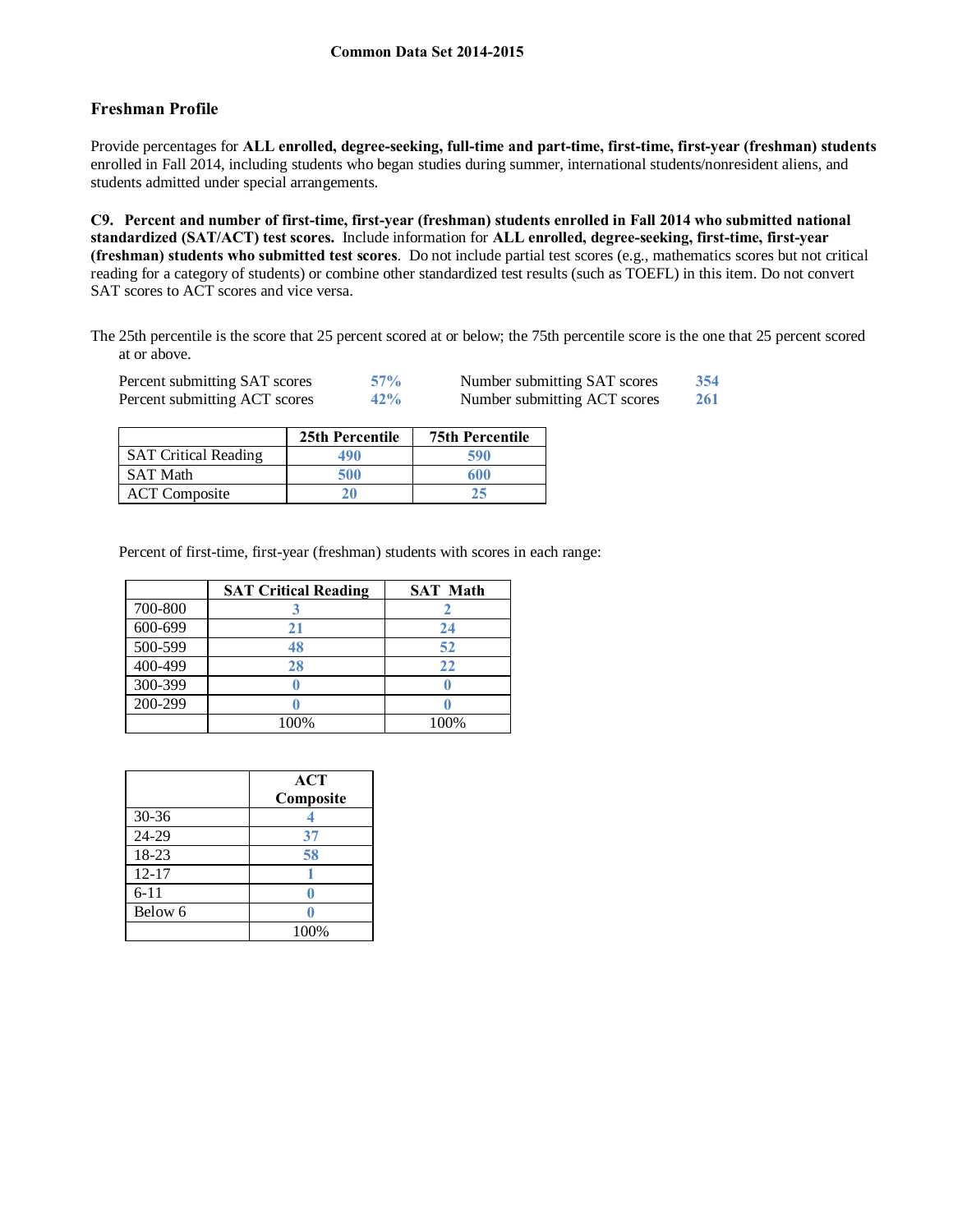### **C10. Percent of all degree-seeking, first-time, first-year (freshman) students who had high school class rank within each of the following ranges (report information for those students from whom you collected high school rank information).**

Percent in top tenth of high school graduating class  $12\%$  \_<br>Percent in top quarter of high school graduating class  $33\%$ Percent in top quarter of high school graduating class  $33\%$  \_<br>Percent in top half of high school graduating class  $74\%$ Percent in top half of high school graduating class Percent in bottom half of high school graduating class **26%** \_ Percent in bottom quarter of high school graduating class **6%** \_  $\{$  Top half + bottom half = 100%.

Percent of total first-time, first-year (freshman) students who submitted high school class rank: **81%**

**C11. Percentage of all enrolled, degree-seeking, first-time, first-year (freshman) students who had high school gradepoint averages within each of the following ranges (using 4.0 scale). Report information only for those students from whom you collected high school GPA.**

| Percent who had GPA of 3.75 and higher    | 37%   |
|-------------------------------------------|-------|
| Percent who had GPA between 3.50 and 3.74 | 19%   |
| Percent who had GPA between 3.25 and 3.49 | 17%   |
| Percent who had GPA between 3.00 and 3.24 | 16%   |
| Percent who had GPA between 2.50 and 2.99 | 10%   |
| Percent who had GPA between 2.0 and 2.49  | 1%    |
| Percent who had GPA between 1.0 and 1.99  | $0\%$ |
| Percent who had GPA below 1.0             | $0\%$ |
|                                           | 100%  |

### **C12. Average high school GPA of all degree-seeking, first-time, first-year (freshman) students who submitted GPA: 3.59**

Percent of total first-time, first-year (freshman) students who submitted high school GPA: **100%**

## **Admission Policies**

### **C13. Application fee**

| Does your institution have an application fee?       | <b>Yes</b>  |
|------------------------------------------------------|-------------|
| Amount of application fee:                           | <b>\$40</b> |
| Can it be waived for applicants with financial need? | <b>Yes</b>  |

**If you have an application fee and an on-line application option, please indicate policy for students who apply on-line: Same fee**

### **Can on-line application fee be waived for applicants with financial need? No**

### **C14. Application closing date**

Does your institution have an application closing date? **No**

### **C15. Are first-time, first-year students accepted for terms other than the fall? No**

### **C16. Notification to applicants of admission decision sent** *(fill in one only)*

On a rolling basis beginning (date): **July 15**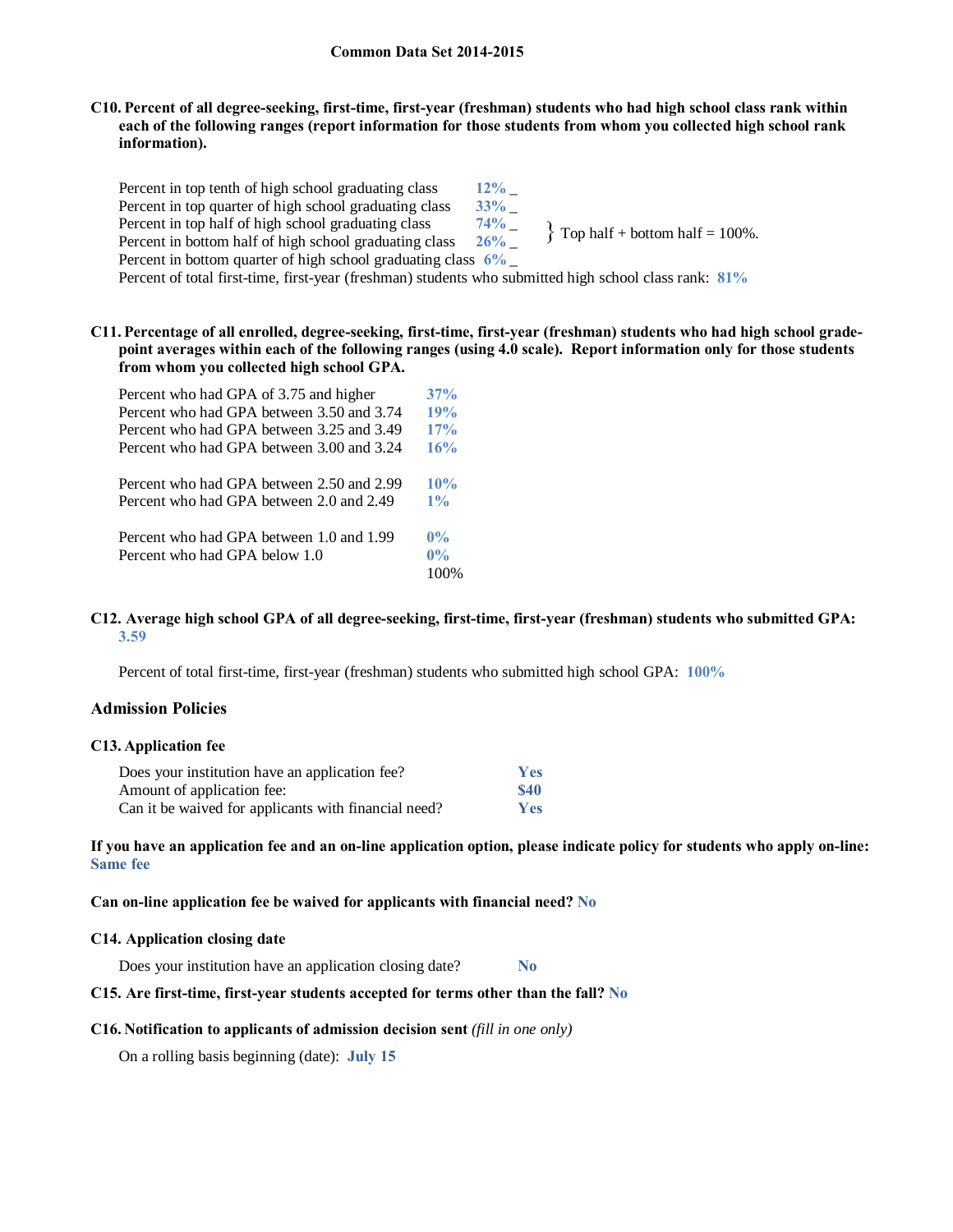**C17. Reply policy for admitted applicants** *(fill in one only)*

Must reply by (date): **May 1** Amount of housing deposit: **\$300** Refundable if student does not enroll? **X** Yes, in full **by May 1**

- **C18. Deferred admission:** Does your institution allow students to postpone enrollment after admission? **No**
- **C19. Early admission of high school students:** Does your institution allow high school students to enroll as full-time, firsttime, first-year (freshman) students one year or more before high school graduation? **No**

### **Early Decision and Early Action Plans**

- **C21. Early decision:** Does your institution offer an early decision plan (an admission plan that permits students to apply and be notified of an admission decision well in advance of the regular notification date and that asks students to commit to attending if accepted) for first-time, first-year (freshman) applicants for fall enrollment? **No**
- **C22. Early action:** Do you have a nonbinding early action plan whereby students are notified of an admission decision well in advance of the regular notification date but do not have to commit to attending your college? **No**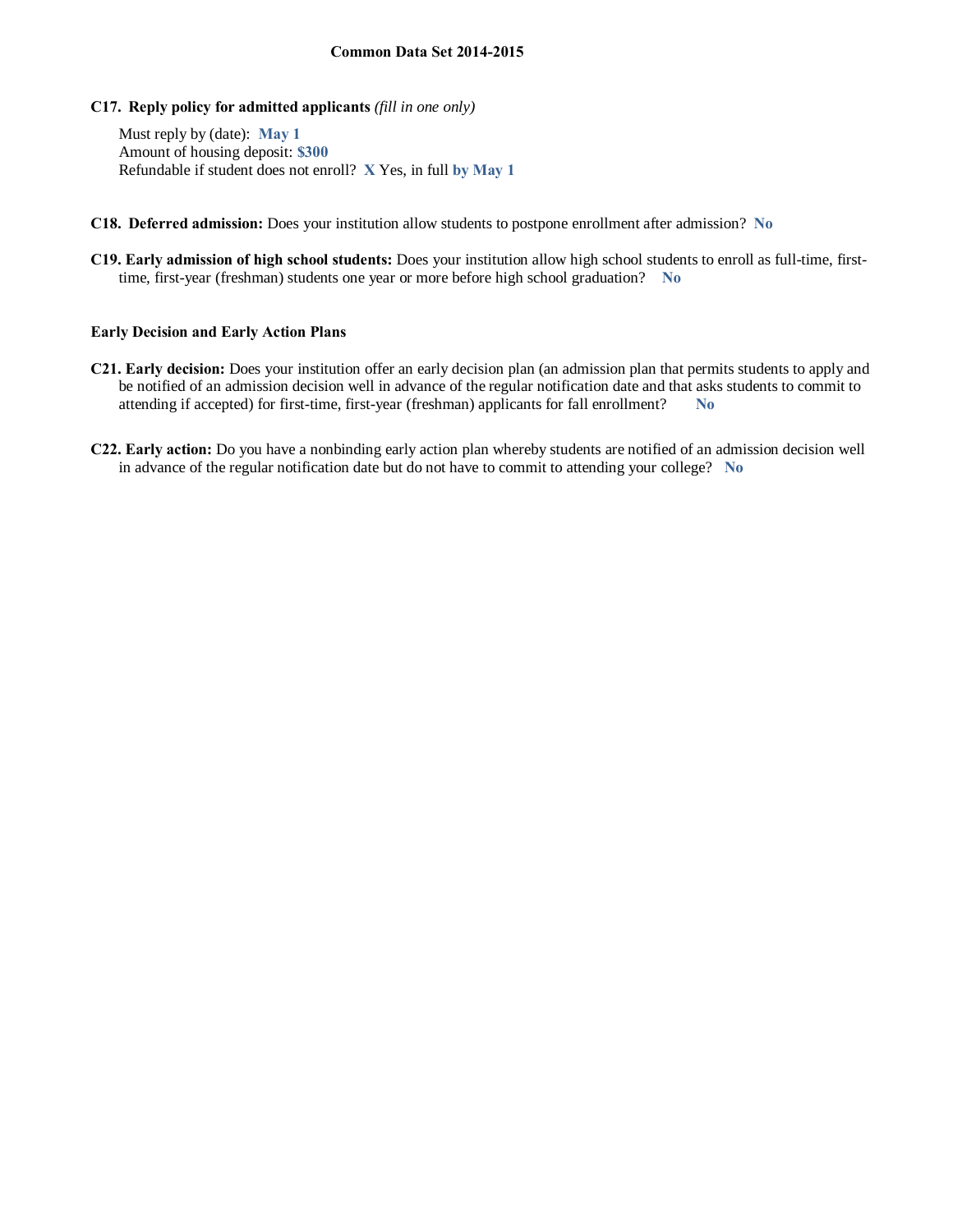# **D. TRANSFER ADMISSION**

# **Fall Applicants**

- **D1.** Does your institution enroll transfer students? **Yes** (If no, please skip to Section E) If yes, may transfer students earn advanced standing credit by transferring credits earned from course work completed at other colleges/universities? **Yes**
- **D2.** Provide the number of students who applied, were admitted, and enrolled as degree-seeking transfer students in Fall 2014.

|       | <b>Applicants</b> | <b>Admitted Applicants</b> | <b>Enrolled Applicants</b> |
|-------|-------------------|----------------------------|----------------------------|
| Men   | 251               |                            |                            |
| Women |                   |                            |                            |
| Total | 295               | 145.                       |                            |

# **Application for Admission**

- **D3.** Indicate terms for which transfers may enroll: **Fall**
- **D4.** Must a transfer applicant have a minimum number of credits completed or else must apply as an entering freshman? **Yes**

 $\_$  , and the set of the set of the set of the set of the set of the set of the set of the set of the set of the set of the set of the set of the set of the set of the set of the set of the set of the set of the set of th  $\_$  , and the set of the set of the set of the set of the set of the set of the set of the set of the set of the set of the set of the set of the set of the set of the set of the set of the set of the set of the set of th

If yes, what is the minimum number of credits and the unit of measure? **24 semester hours**

**D5.** Indicate all items required of transfer students to apply for admission:

|                                                         | <b>Required</b><br>of All | Recommended<br>of All | Recommended<br>of Some | <b>Required of</b><br><b>Some</b> | Not required |
|---------------------------------------------------------|---------------------------|-----------------------|------------------------|-----------------------------------|--------------|
| High school transcript                                  |                           |                       |                        |                                   |              |
| College transcript $(s)$                                |                           |                       |                        |                                   |              |
| Essay or personal statement                             |                           |                       |                        |                                   |              |
| Interview                                               |                           | ₩                     |                        |                                   |              |
| Standardized test scores                                |                           |                       |                        |                                   |              |
| Statement of good standing<br>from prior institution(s) |                           |                       |                        |                                   |              |

- **D6.** If a minimum high school grade point average is required of transfer applicants, specify (on a 4.0 scale): **2.0**
- **D7**. If a minimum college grade point average is required of transfer applicants, specify (on a 4.0 scale): **2.0**
- **D8**. List any other application requirements specific to transfer applicants: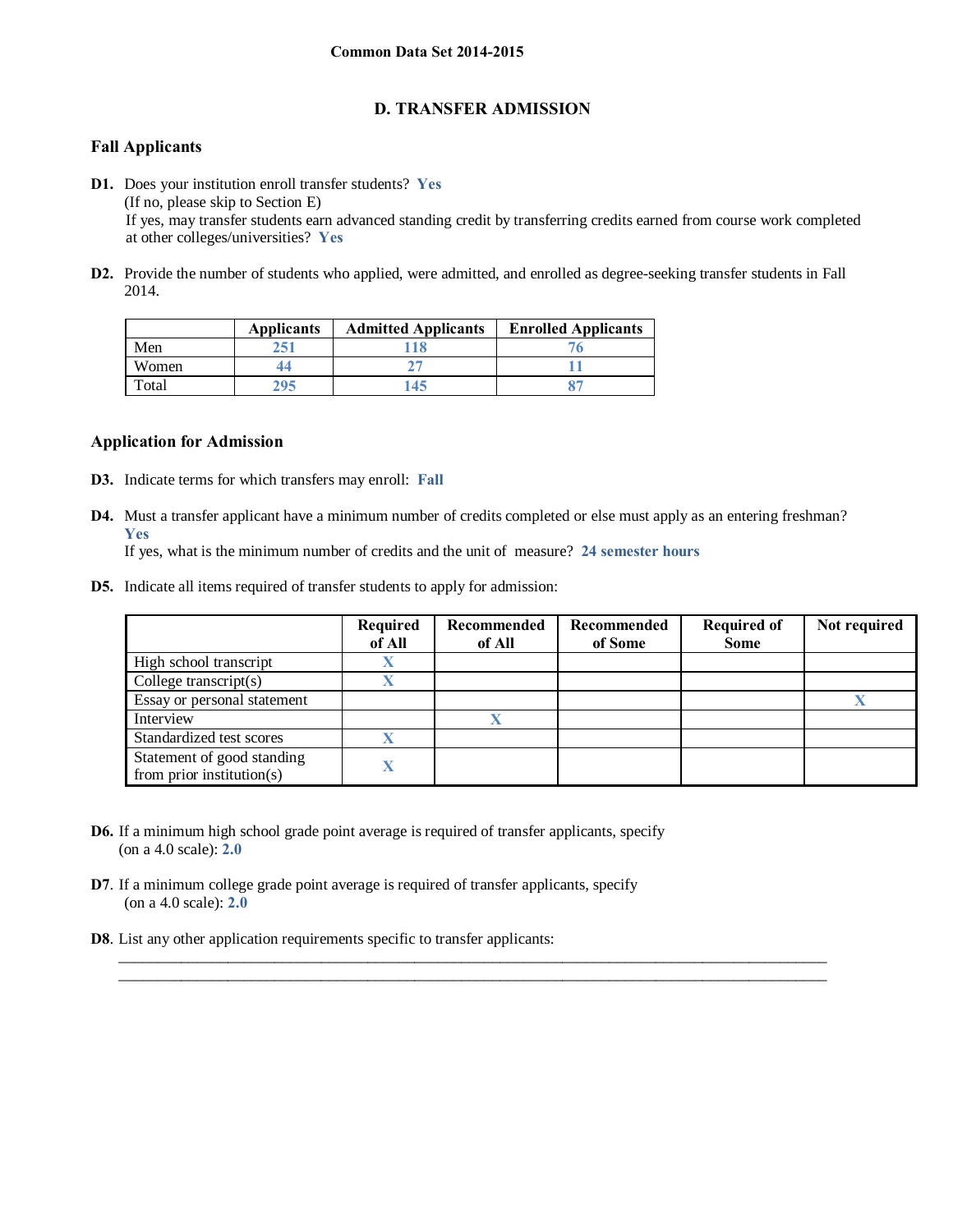**D9.** List application priority, closing, notification, and candidate reply dates for transfer students. If applications are reviewed on a continuous or rolling basis, place a check mark in the "Rolling admission" column.

|        | <b>Priority Date</b> | <b>Closing Date</b> | <b>Notification Date</b> | <b>Reply Date</b> | <b>Rolling</b><br><b>Admission</b> |
|--------|----------------------|---------------------|--------------------------|-------------------|------------------------------------|
| Fall   |                      |                     |                          |                   |                                    |
| Winter |                      |                     |                          |                   |                                    |
| Spring |                      |                     |                          |                   |                                    |
| Summer |                      |                     |                          |                   |                                    |

**D10.** Does an open admission policy, if reported, apply to transfer students? **No**

**D11**. Describe additional requirements for transfer admission, if applicable:

# **Transfer Credit Policies**

- **D12.** Report the lowest grade earned for any course that may be transferred for credit: **C**
- **D13.** Maximum number of credits or courses that may be transferred from a two-year institution: Number \_\_\_\_\_\_ Unit type \_\_\_\_\_\_\_\_\_\_\_\_
- **D14**. Maximum number of credits or courses that may be transferred from a four-year institution: Number \_\_\_\_\_\_ Unit type \_\_\_\_\_\_\_\_\_\_\_\_
- **D15.** Minimum number of credits that transfers must complete at your institution to earn an associate degree: **N/A**
- **D16.** Minimum number of credits that transfers must complete at your institution to earn a bachelor's degree: **(see D17)**

\_\_\_\_\_\_\_\_\_\_\_\_\_\_\_\_\_\_\_\_\_\_\_\_\_\_\_\_\_\_\_\_\_\_\_\_\_\_\_\_\_\_\_\_\_\_\_\_\_\_\_\_\_\_\_\_\_\_\_\_\_\_\_\_\_\_\_\_\_\_\_\_\_\_\_\_\_\_\_\_\_\_\_\_\_\_\_\_\_ \_\_\_\_\_\_\_\_\_\_\_\_\_\_\_\_\_\_\_\_\_\_\_\_\_\_\_\_\_\_\_\_\_\_\_\_\_\_\_\_\_\_\_\_\_\_\_\_\_\_\_\_\_\_\_\_\_\_\_\_\_\_\_\_\_\_\_\_\_\_\_\_\_\_\_\_\_\_\_\_\_\_\_\_\_\_\_\_\_

**D17.** Describe other transfer credit policies:

**1. A transfer student must have completed a minimum of two semesters as a full-time student (minimum 12 hours each semester) maintaining a GPR of 2.0 (on a 4.0 scale).**

**2. Students are required to earn at The Citadel a minimum of one-half the semester hours prescribed for their major course of study.**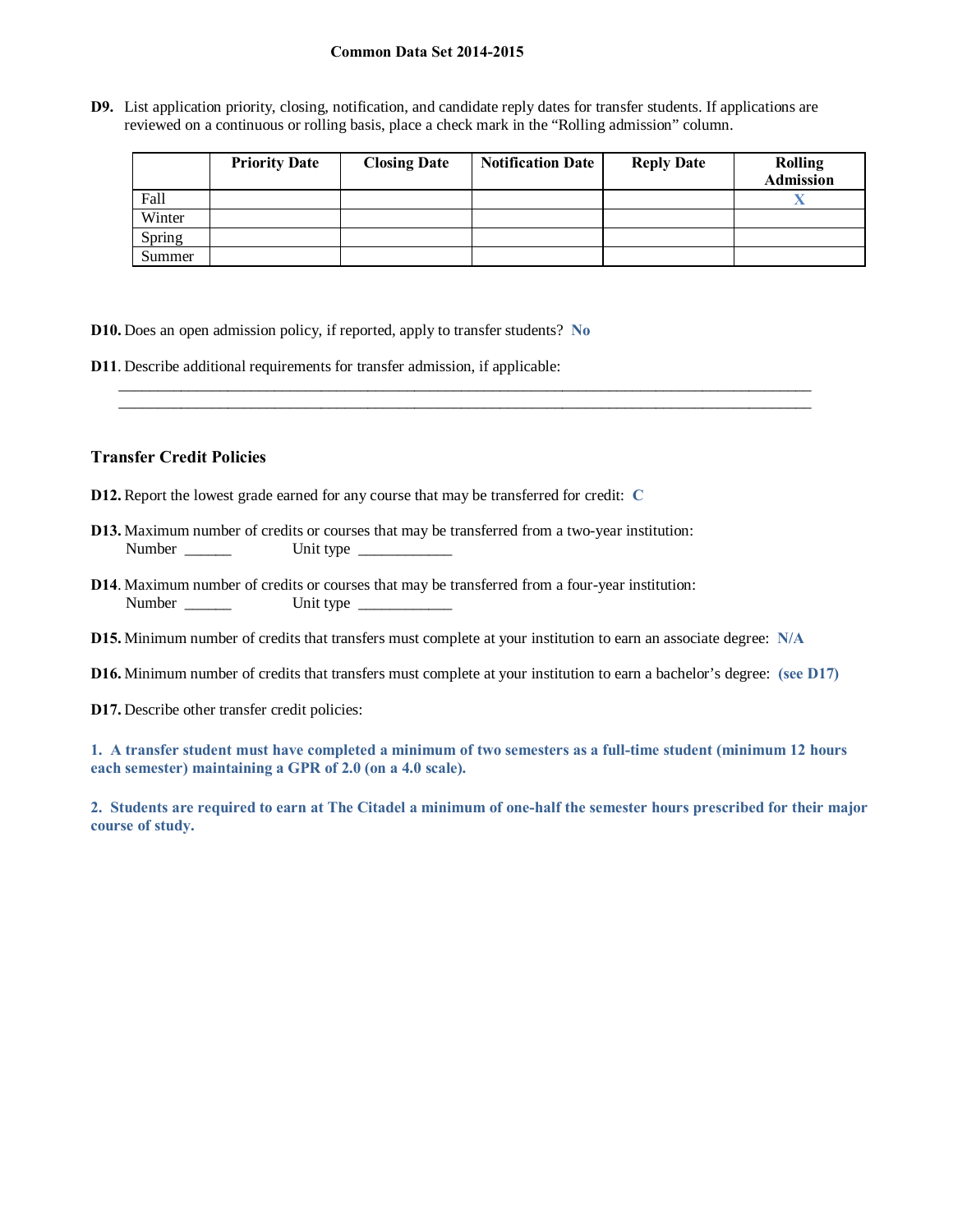# **E. ACADEMIC OFFERINGS AND POLICIES**

**E1. Special study options:** Identify those programs available at your institution. Refer to the glossary for definitions.

| <b>Cooperative education program</b>      | <b>Independent study</b>             |
|-------------------------------------------|--------------------------------------|
| <b>Distance learning</b>                  | <b>Internships</b>                   |
| Double major                              | <b>Study abroad</b>                  |
| <b>English as a Second Language (ESL)</b> | <b>Teacher certification program</b> |
| <b>Honors</b> program                     |                                      |

# **E2. Has been removed from the CDS.**

**E3. Areas in which all or most students are required to complete some course work prior to graduation:**

| <b>Computer literacy</b>               | <b>Mathematics</b>                |
|----------------------------------------|-----------------------------------|
| <b>English (including composition)</b> | Sciences (biological or physical) |
| <b>Foreign languages</b>               | <b>Social science</b>             |
| <b>History</b>                         |                                   |
| <b>Other: ROTC</b>                     |                                   |

**Library Collections: The CDS publishers will collect library data again when a new Academic Libraries Survey is in place.**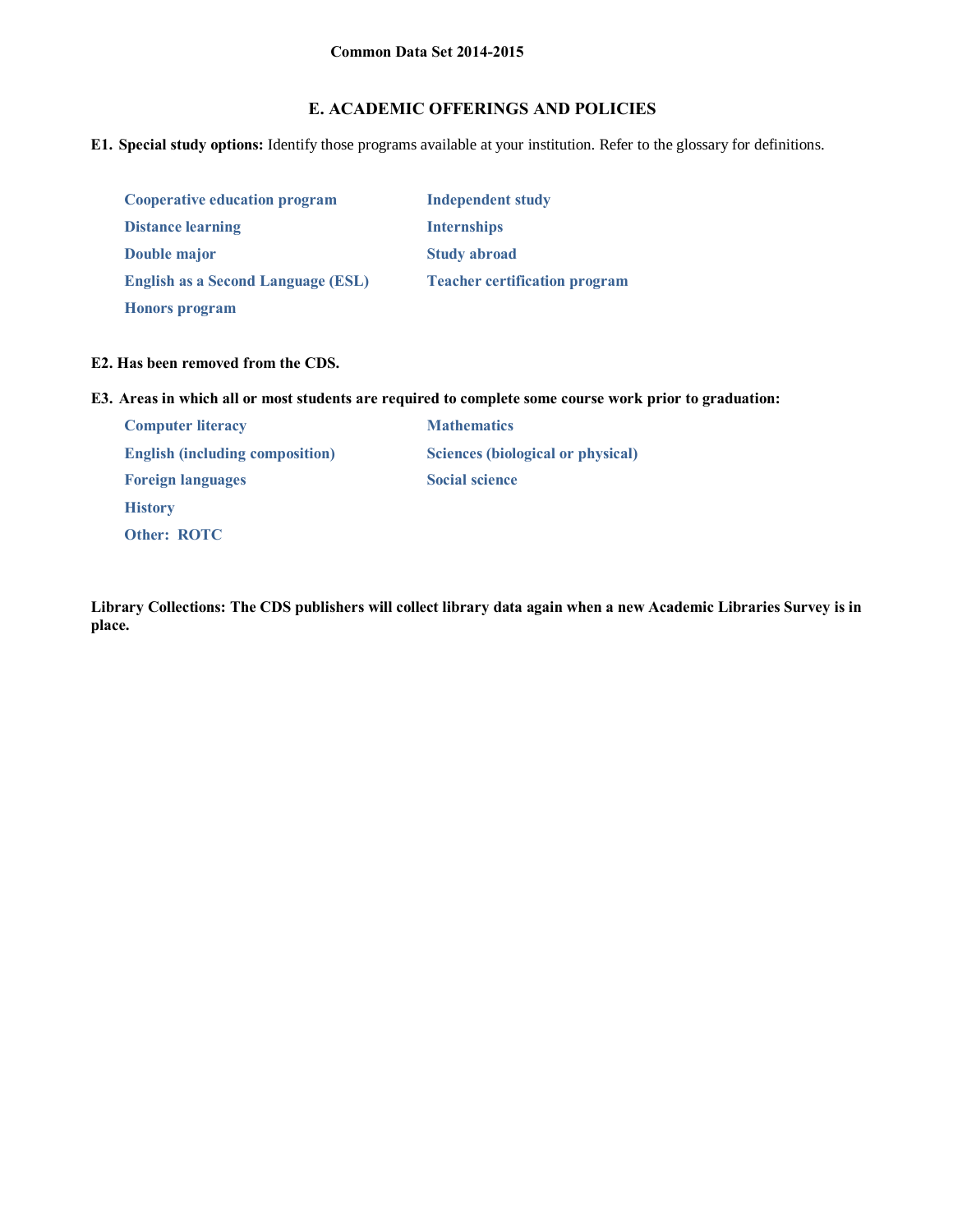# **F. STUDENT LIFE**

### **F1. Percentages of first-time, first-year (freshman) degree-seeking students and degree-seeking undergraduates enrolled in Fall 2014 who fit the following categories:**

|                                                                      | First-time, first-year<br>(freshman) students | Undergraduates |
|----------------------------------------------------------------------|-----------------------------------------------|----------------|
| Percent who are from out of state (exclude international/nonresident |                                               |                |
| aliens from the numerator and denominator)                           | 50%                                           | 42%            |
| Percent of men who join fraternities                                 | $0\%$                                         | $0\%$          |
| Percent of women who join sororities                                 | $0\%$                                         | $0\%$          |
| Percent who live in college-owned, -operated, or -affiliated housing | $100\%$                                       | $100\%$        |
| Percent who live off campus or commute                               | $0\%$                                         | $0\%$          |
| Percent of students age 25 and older                                 | $0\%$                                         | 9%             |
| Average age of full-time students                                    | 18                                            | 20             |
| Average age of all students (full- and part-time)                    | 18                                            | 21             |

**F2. Activities offered** Identify those programs available at your institution.

 **Campus Ministries Choral groups Concert band International Student Organization Jazz band Literary magazine Marching band Pep band Student government Student newspaper Yearbook**

## **F3. ROTC** (program offered in cooperation with Reserve Officers' Training Corps)

Army ROTC is offered: **On campus**

Naval ROTC is offered: **On campus**

Air Force ROTC is offered: **On campus**

**F4. Housing:** Check all types of college-owned, -operated, or -affiliated housing available for undergraduates at your institution.

 **Coed dorms**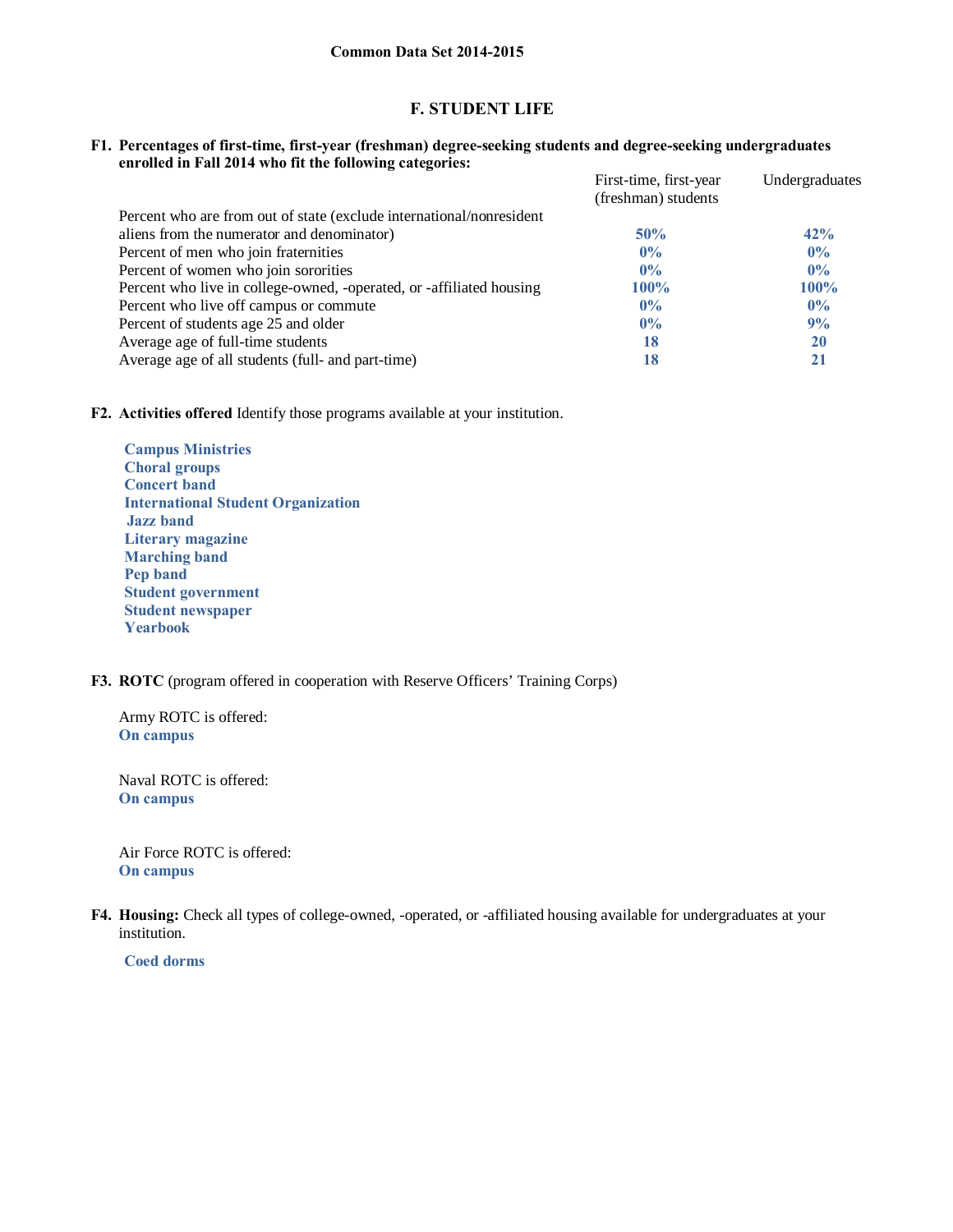# **G. ANNUAL EXPENSES**

### **G0. Please provide the URL of your institution's net price calculator: http://www.citadel.edu/root/finaid**

### **Provide 2015-2016 academic year costs of attendance for the following categories that are applicable to your institution.**

**X** Check here if your institution's 2015-2016 academic year costs of attendance are not available at this time and provide an approximate date (i.e., month/day) when your institution's final 2015-2016 academic year costs of attendance will be available: **July 2015**

### **G1. Undergraduate full-time tuition, required fees, room and board**

Other:

List the typical tuition, required fees, and room and board for a full-time undergraduate student for the FULL 2015-2016 academic year (30 semester hours or 45 quarter hours for institutions that derive annual tuition by multiplying credit hour cost by number of credits). A full academic year refers to the period of time generally extending from September to June; usually equated to two semesters, two trimesters, three quarters, or the period covered by a four-one-four plan. Room and board is defined as double occupancy and 19 meals per week or the maximum meal plan. **Required fees** include only charges that all full-time students must pay that are *not* included in tuition (e.g., registration, health, or activity fees.) Do *not* include optional fees (e.g., parking, laboratory use).

|                             | <b>FIRST-YEAR</b> | <b>UNDERGRADUATES</b> |
|-----------------------------|-------------------|-----------------------|
| PRIVATE INSTITUTION         |                   |                       |
| Tuition:                    |                   |                       |
| PUBLIC INSTITUTION          |                   |                       |
| Tuition:                    |                   |                       |
| In-district:                |                   |                       |
| In-state (out-of-district): |                   |                       |
| Out-of-state:               |                   |                       |
| <b>NONRESIDENT ALIEN:</b>   |                   |                       |
| Tuition:                    |                   |                       |
| <b>REQUIRED FEES:</b>       |                   |                       |
|                             |                   |                       |
|                             |                   |                       |
| <b>ROOM AND BOARD:</b>      |                   |                       |
| (on-campus)                 |                   |                       |
| <b>ROOM ONLY:</b>           |                   |                       |
| (on-campus)                 |                   |                       |
| <b>BOARD ONLY:</b>          |                   |                       |
| (on-campus meal plan)       |                   |                       |

Comprehensive tuition and room and board fee (if your college cannot provide separate tuition and room and board fees): \_\_\_\_\_\_\_\_\_\_\_\_\_\_\_\_\_\_\_\_\_\_\_

| G2. Number of credits per term a student can take for the stated full-time tuition                     | minimum     | maximum              |
|--------------------------------------------------------------------------------------------------------|-------------|----------------------|
| G3. Do tuition and fees vary by year of study (e.g., sophomore, junior, senior)?                       | $\vert$ Yes | $\vert$   No         |
| G4. Do tuition and fees vary by undergraduate instructional program?                                   |             | $\Box$ Yes $\Box$ No |
| If yes, what percentage of full-time undergraduates pay more than the tuition and fees reported in G1? |             |                      |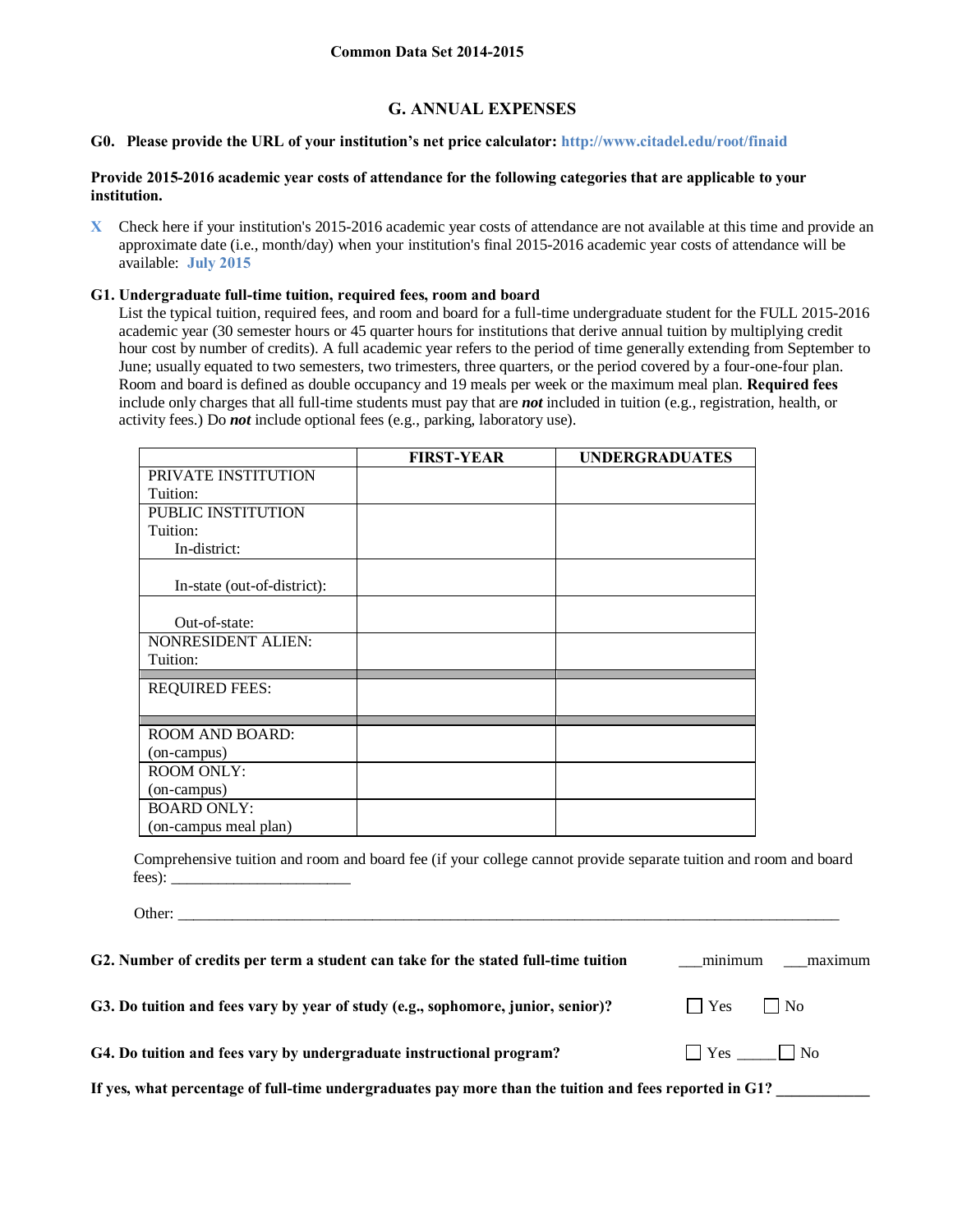# **G5. Provide the estimated expenses for a typical full-time undergraduate student:**

|                                                                                                                                     | <b>Residents</b> | <b>Commuters</b><br>(living at home) | <b>Commuters</b><br>(not living at home) |
|-------------------------------------------------------------------------------------------------------------------------------------|------------------|--------------------------------------|------------------------------------------|
| Books and supplies:                                                                                                                 |                  |                                      |                                          |
| Room only:                                                                                                                          |                  |                                      |                                          |
| Board only:                                                                                                                         |                  |                                      |                                          |
| Room and board total (if<br>your college cannot provide<br>separate room and board<br>figures for commuters not<br>living at home): |                  |                                      |                                          |
| Transportation:                                                                                                                     |                  |                                      |                                          |
| Other expenses:                                                                                                                     |                  |                                      |                                          |

# **G6. Undergraduate per-credit-hour charges (tuition only):**

| <b>PRIVATE INSTITUTIONS:</b>        |  |
|-------------------------------------|--|
| PUBLIC INSTITUTIONS<br>In-district: |  |
| In-state (out-of-district):         |  |
| Out-of-state:                       |  |
| NONRESIDENT ALIENS:                 |  |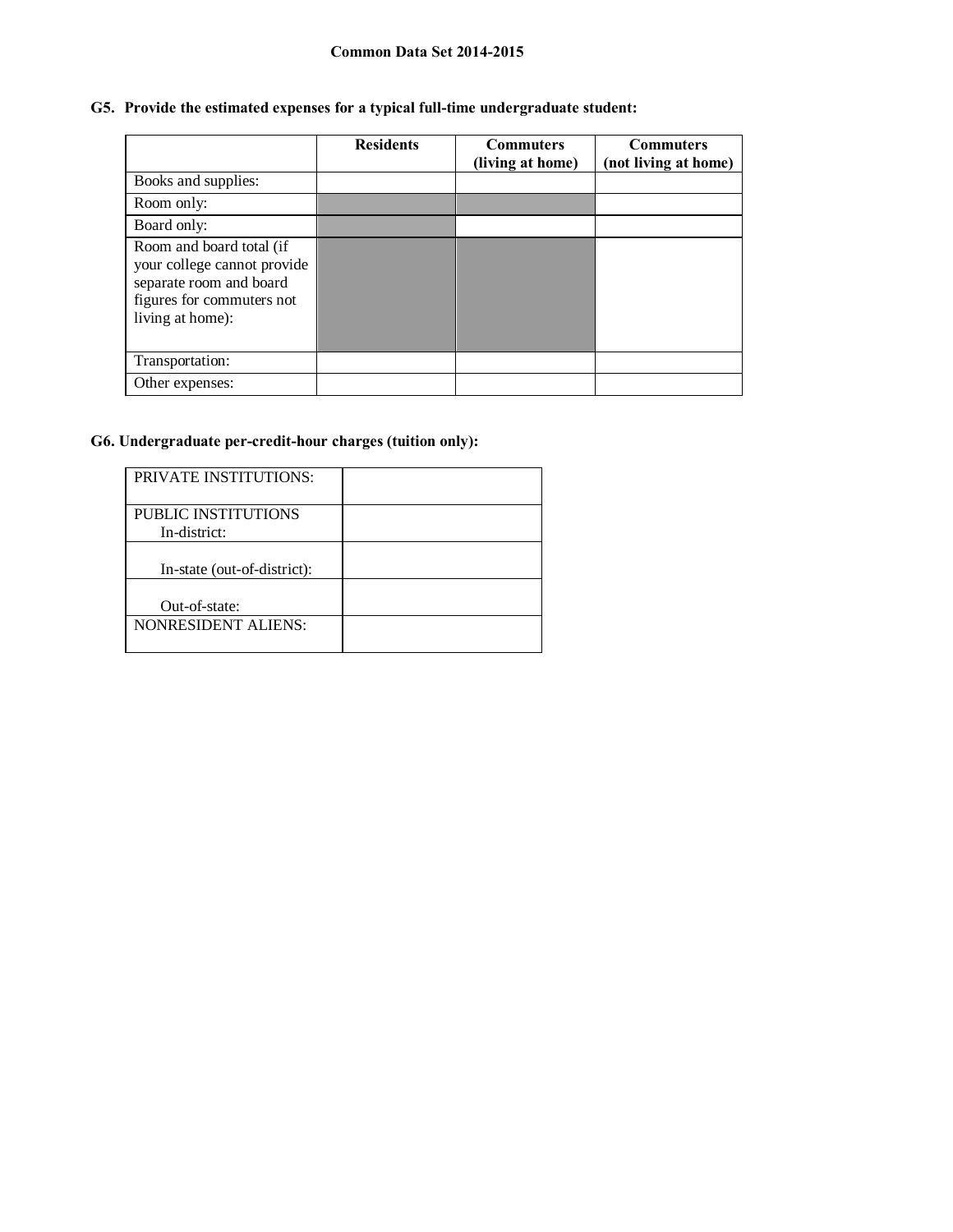### **Aid Awarded to Enrolled Undergraduates**

**H1.** Enter total dollar amounts **awarded** to enrolled full-time and less than full-time degree-seeking undergraduates **(using the same cohort reported in CDS Question B1, "total degree-seeking" undergraduates)** in the following categories. (Note: If the data being reported are final figures for the 2013-2014 academic year (see the next item below), use the 2013-2014 academic year's CDS Question B1 cohort.) Include aid awarded to international students (i.e., those not qualifying for federal aid). **Aid that is non-need-based but that was used to meet need should be reported in the need-based aid column. (For a suggested order of precedence in assigning categories of aid to cover need, see the entry for "non-need-based scholarship or grant aid" on the last page of the definitions section.)**

Indicate the academic year for which data are reported for **items H1**, **H2**, **H2A**, and **H6** below: **X** 2014-2015 estimated

Which needs-analysis methodology does your institution use in awarding institutional aid? **(Formerly H3) X** Federal methodology (FM)

|                                                                                                                                                                                         | Need-based<br>(Include non-need-based<br>aid use to meet need.) | Non-need-based<br>(Exclude non-need-based<br>aid use to meet need.) |
|-----------------------------------------------------------------------------------------------------------------------------------------------------------------------------------------|-----------------------------------------------------------------|---------------------------------------------------------------------|
|                                                                                                                                                                                         | \$                                                              |                                                                     |
| Scholarships/Grants                                                                                                                                                                     |                                                                 |                                                                     |
| Federal                                                                                                                                                                                 | \$3,285,532                                                     | \$5,730                                                             |
| State (i.e., all states, not only the state in<br>which your institution is located)                                                                                                    | \$2,276,700                                                     | \$1,551,800                                                         |
| Institutional: Endowed scholarships,<br>annual gifts and tuition funded grants,<br>awarded by the college, excluding athletic<br>aid and tuition waivers (which are<br>reported below). | \$3,596,741                                                     | \$2,394,518                                                         |
| Scholarships/grants from external sources<br>(e.g., Kiwanis, National Merit) not<br>awarded by the college                                                                              | \$4,660,462                                                     | \$3,760,891                                                         |
| <b>Total Scholarships/Grants</b>                                                                                                                                                        | \$13,819,435                                                    | \$7,712,939                                                         |
| Self-Help                                                                                                                                                                               |                                                                 |                                                                     |
| Student loans from all sources (excluding<br>parent loans)                                                                                                                              | \$7,267,287                                                     | \$1,297,456                                                         |
| Federal Work-Study                                                                                                                                                                      | \$159,162                                                       |                                                                     |
| State and other (e.g., institutional) work-<br>study/employment (Note: Excludes<br>Federal Work-Study captured above.)                                                                  |                                                                 | \$5,000                                                             |
| <b>Total Self-Help</b>                                                                                                                                                                  | \$7,426,449                                                     | \$1,302,456                                                         |
| <b>Parent Loans</b>                                                                                                                                                                     | \$10,202,098                                                    | \$2,089,841                                                         |
| <b>Tuition Waivers</b><br>Note: Reporting is optional. Report tuition<br>waivers in this row if you choose to report<br>them. Do not report tuition waivers<br>elsewhere.               | \$245,633                                                       | \$91,573                                                            |
| <b>Athletic Awards</b>                                                                                                                                                                  | \$2,618,420                                                     | \$2,624,503                                                         |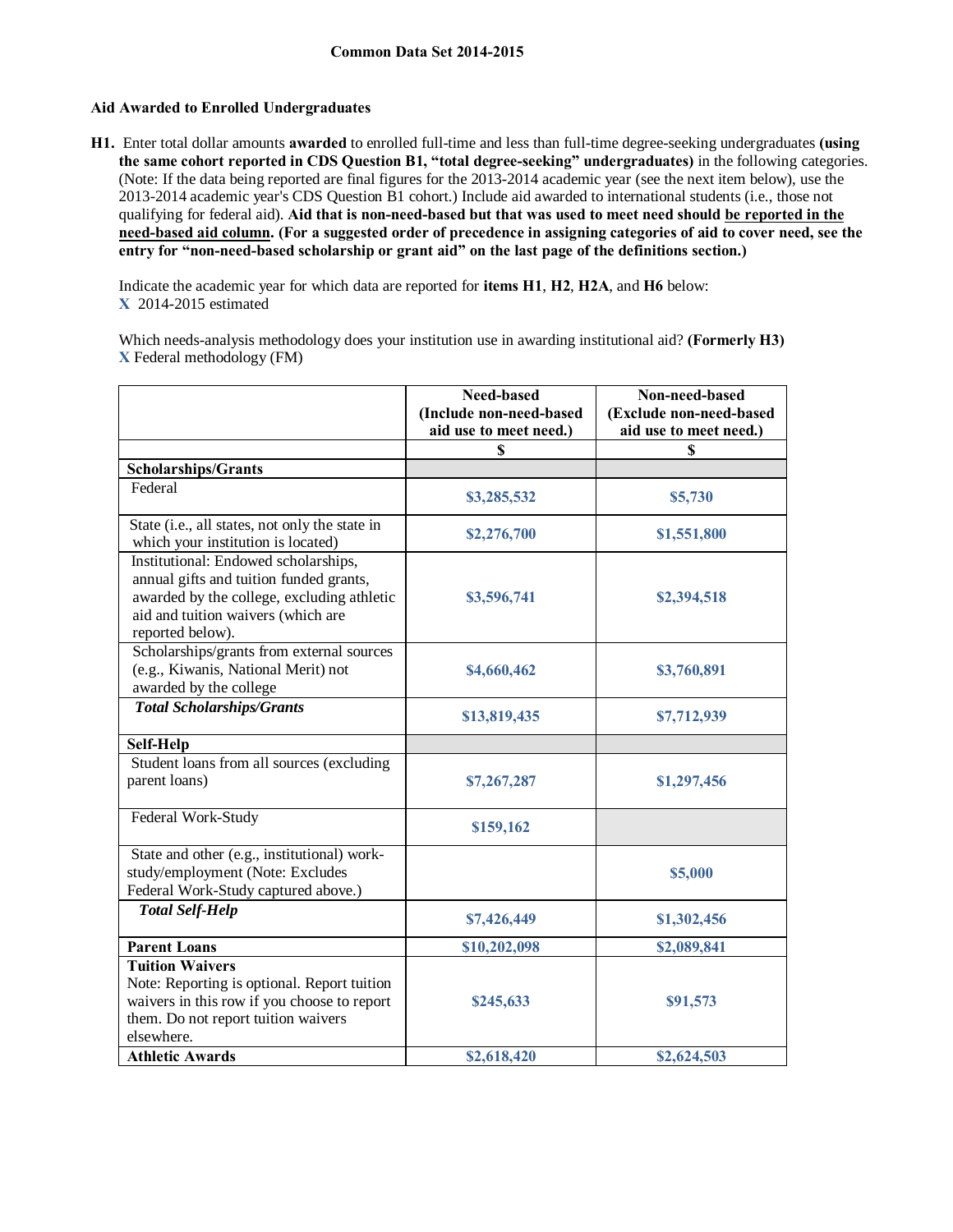**H2. Number of Enrolled Students Awarded Aid:** List the number of degree-seeking full-time and less-than-full-time undergraduates who applied for and were awarded financial aid from any source. **Aid that is non-need-based but that**  was used to meet need should be counted as need-based aid. Numbers should reflect the cohort awarded the dollars reported in H1. Note: In the chart below, students may be counted in more than one row, and full-time freshmen should also be counted as full-time undergraduates.

|                |                                                                                                                                                                                                                                                                                        | <b>First-time</b><br><b>Full-time</b><br>Freshmen | <b>Full-time</b><br>Undergrad<br>(Incl. Fresh) | <b>Less Than</b><br><b>Full-time</b><br>Undergrad |
|----------------|----------------------------------------------------------------------------------------------------------------------------------------------------------------------------------------------------------------------------------------------------------------------------------------|---------------------------------------------------|------------------------------------------------|---------------------------------------------------|
| a)             | Number of degree-seeking undergraduate students (CDS Item B1 if<br>reporting on Fall 2013 cohort)                                                                                                                                                                                      | 618                                               | 2,531                                          | 157                                               |
| $\mathbf{b}$   | Number of students in line a who applied for need-based financial aid                                                                                                                                                                                                                  | 543                                               | 1,890                                          | 104                                               |
| $\mathbf{c}$ ) | Number of students in line <b>b</b> who were determined to have financial need                                                                                                                                                                                                         | 413                                               | 1,457                                          | 86                                                |
| $\rm d$        | Number of students in line c who were awarded any financial aid                                                                                                                                                                                                                        | 398                                               | 1,406                                          | 85                                                |
| e)             | Number of students in line d who were awarded any need-based<br>scholarship or grant aid                                                                                                                                                                                               | 328                                               | 1,131                                          | 61                                                |
| f)             | Number of students in line d who were awarded any need-based self-help<br>aid                                                                                                                                                                                                          | 280                                               | 1,029                                          | 67                                                |
| g)             | Number of students in line d who were awarded any non-need-based<br>scholarship or grant aid                                                                                                                                                                                           | 58                                                | 223                                            | $\overline{2}$                                    |
| h)             | Number of students in line d whose need was fully met (exclude PLUS<br>loans, unsubsidized loans, and private alternative loans)                                                                                                                                                       | 73                                                | 337                                            | 7                                                 |
| $\mathbf{i}$   | On average, the percentage of need that was met of students who were<br>awarded any need-based aid. Exclude any aid that was awarded in excess<br>of need as well as any resources that were awarded to replace EFC<br>(PLUS loans, unsubsidized loans, and private alternative loans) | 50%                                               | 58%                                            | 53%                                               |
| $\mathbf{j}$   | The average financial aid package of those in line d. Exclude any<br>resources that were awarded to replace EFC (PLUS loans, unsubsidized<br>loans, and private alternative loans)                                                                                                     | \$14,073                                          | \$14,819                                       | \$7,641                                           |
| k)             | Average need-based scholarship or grant award of those in line e                                                                                                                                                                                                                       | \$13,941                                          | \$14,451                                       | \$5,556                                           |
| $\bf{I}$       | Average need-based self-help award (excluding PLUS loans,<br>unsubsidized loans, and private alternative loans) of those in line f                                                                                                                                                     | \$3,649                                           | \$4,485                                        | \$4,687                                           |
| m)             | Average need-based loan (excluding PLUS loans, unsubsidized loans,<br>and private alternative loans) of those in line f who were awarded a need-<br>based loan                                                                                                                         | \$3,649                                           | \$4,404                                        | \$4,620                                           |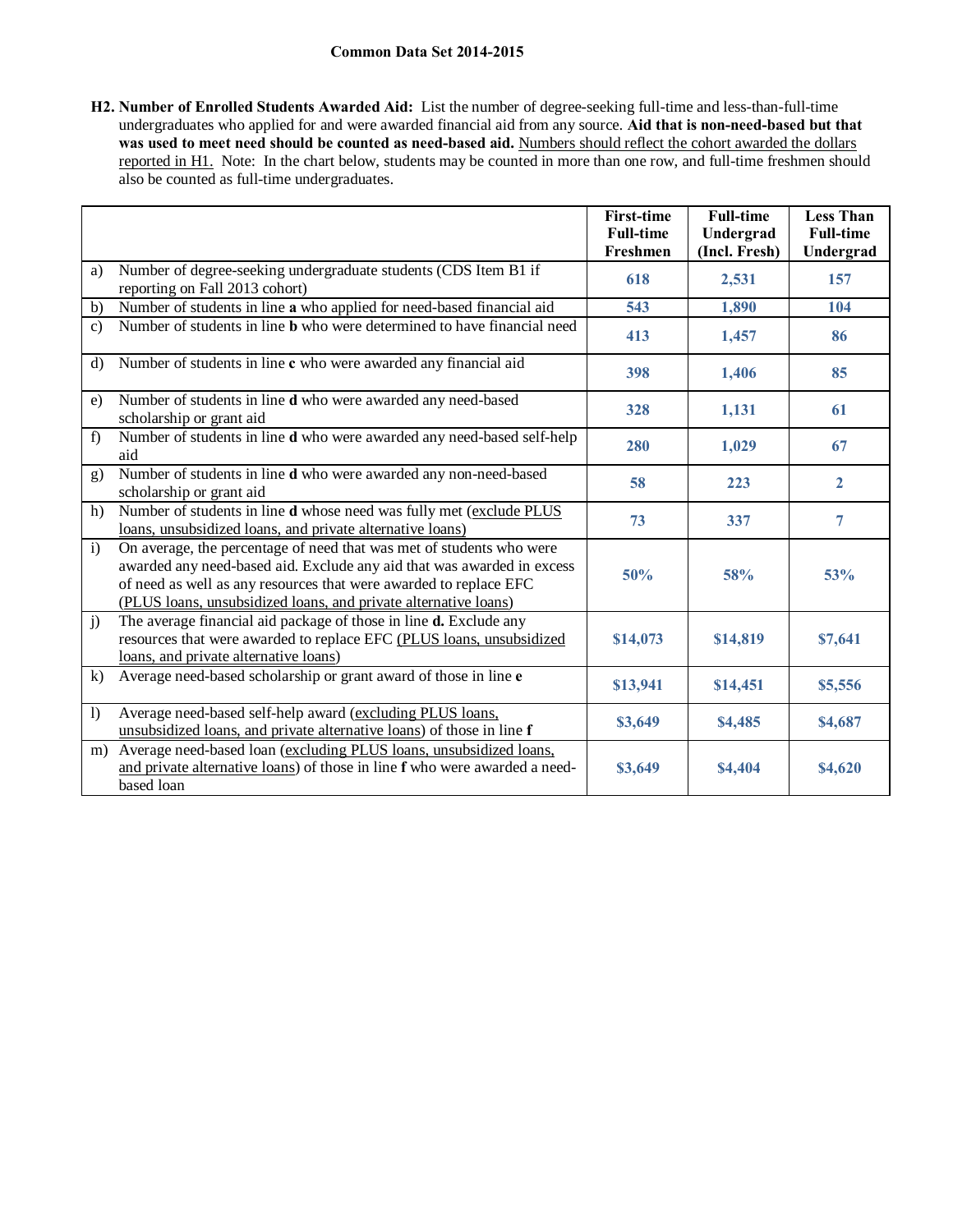**H2A. Number of Enrolled Students Awarded Non-need-based Scholarships and Grants:** List the number of degreeseeking full-time and less-than-full-time undergraduates who had no financial need and who were awarded institutional non-need-based scholarship or grant aid. Numbers should reflect the cohort awarded the dollars reported in H1. Note: In the chart below, students may be counted in more than one row, and full-time freshmen should also be counted as full-time undergraduates.

|          |                                                                                                                                                                                                               | <b>First-time</b><br><b>Full-time</b><br>Freshmen | <b>Full-time</b><br>Undergrad<br>(Incl. Fresh) | <b>Less Than</b><br><b>Full-time</b><br>Undergrad |
|----------|---------------------------------------------------------------------------------------------------------------------------------------------------------------------------------------------------------------|---------------------------------------------------|------------------------------------------------|---------------------------------------------------|
| n)       | Number of students in line a who had no financial need and who were<br>awarded institutional non-need-based scholarship or grant aid (exclude<br>those who were awarded athletic awards and tuition benefits) | 123                                               | 499                                            |                                                   |
| $\Omega$ | Average dollar amount of institutional non-need-based scholarship and<br>grant aid awarded to students in line <b>n</b>                                                                                       | \$10,096                                          | \$15,380                                       | \$9,624                                           |
| p)       | Number of students in line a who were awarded an institutional non-<br>need-based athletic scholarship or grant                                                                                               | 76                                                | 269                                            | o                                                 |
| q)       | Average dollar amount of institutional non-need-based athletic<br>scholarships and grants awarded to students in line <b>p</b>                                                                                | \$24,006                                          | \$20,616                                       | \$5,732                                           |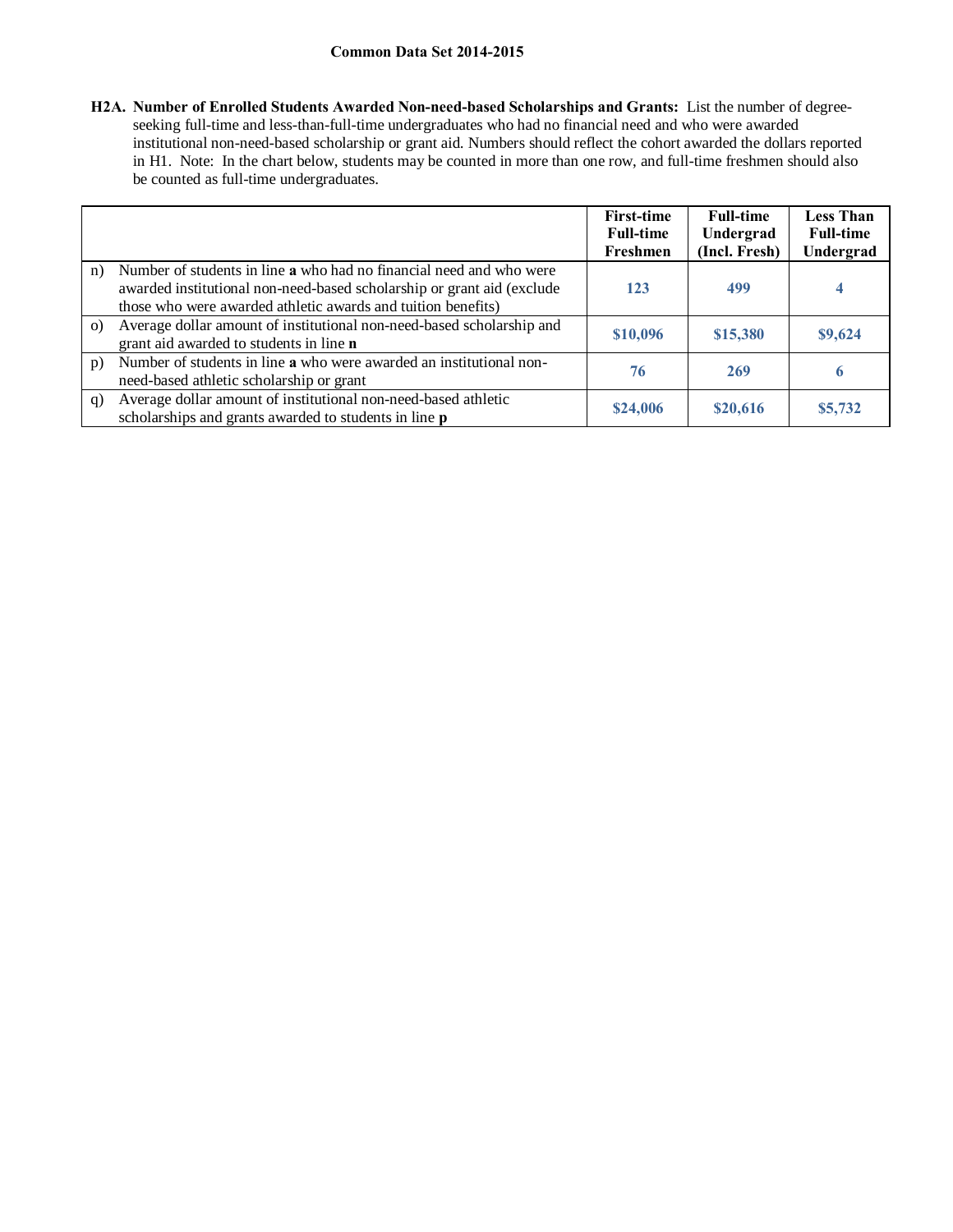**Note:** These are the graduates and loan types to include and exclude in order to fill out CDS H4, H4a, H5 and H5a.

Include:

- \* 2014 undergraduate class who graduated between July 1, 2013 and June 30, 2014 who started at your institution as first-time students and received a bachelor's degree between July 1, 2013 and June 30, 2014.
- \* only loans made to students who borrowed while enrolled at your institution.
- co-signed loans.

Exclude:

- \* those who transferred in.
- money borrowed at other institutions.

H4. Provide the percentage of the class (defined above) who borrowed at any time through any loan programs (institutional, state, Federal Perkins, Federal Stafford Subsidized and Unsubsidized, private loans that were certified by your institution, etc.; exclude parent loans). Include both Federal Direct Student Loans and Federal Family Education Loans. **65%** 

H4a. Provide the percentage of the class (defined above) who borrowed at any time through federal loan programs--Federal Perkins, Federal Stafford Subsidized and Unsubsidized. Include both Federal Direct Student Loans and Federal Family Education Loans. NOTE: exclude all institutional, state, private alternative loans and parent loans. **65%**

H5. Report the average per-undergraduate-borrower cumulative principal borrowed of those in line H4. **\$29,701**

H5a. Report the average per-undergraduate-borrower cumulative principal borrowed, of those in H4a, through federal loan programs--Federal Perkins, Federal Stafford Subsidized and Unsubsidized. Include both Federal Direct Student Loans and Federal Family Education Loans. These are listed in line H4a. NOTE: exclude all institutional, state, private alternative loans and exclude parent loans.

**\$22,759**

**Aid to Undergraduate Degree-seeking Nonresident Aliens** (Note: Report numbers and dollar amounts for the same academic year checked in item H1.)

**H6.** Indicate your institution's policy regarding institutional scholarship and grant aid for undergraduate degree-seeking nonresident aliens:

# **Institutional non-need-based scholarship or grant aid is available**

If institutional financial aid is available for undergraduate degree-seeking nonresident aliens, provide the number of undergraduate degree-seeking nonresident aliens who were awarded need-based or non-need-based aid: **7**

Average dollar amount of institutional financial aid awarded to undergraduate degree-seeking nonresident aliens: **\$ 36,414** 

Total dollar amount of institutional financial aid awarded to undergraduate degree-seeking nonresident aliens: **\$ 254,896** 

**H7.** Check off all financial aid forms nonresident alien first-year financial aid applicants must submit:

## **FAFSA**

**International Student's Certification of Finances**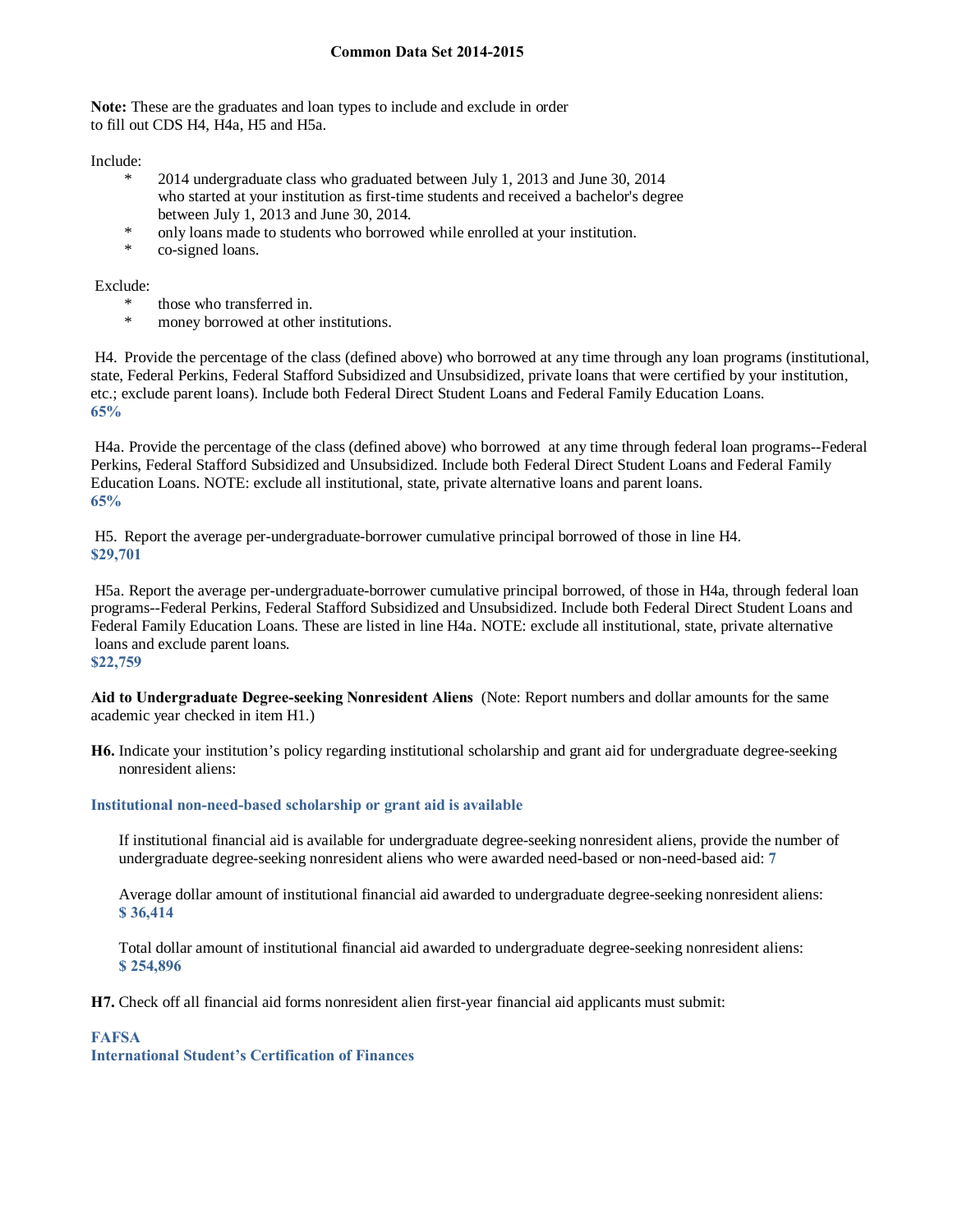### **Process for First-Year/Freshman Students**

**H8.** Check off all financial aid forms domestic first-year (freshman) financial aid applicants must submit:

### **FAFSA**

**H9.** Indicate filing dates for first-year (freshman) students:

Priority date for filing required financial aid forms: **March 1** Deadline for filing required financial aid forms: No deadline for filing required forms (applications processed on a rolling basis): **X**

**H10.** Indicate notification dates for first-year (freshman) students (answer a or b):

a.) Students notified on or about (date):

b.) Students notified on a rolling basis: **Yes** If yes, starting date: **April 1**

### **H11.** Indicate reply dates:

Students must reply by (date): **within 2 weeks of notification**.

### **Types of Aid Available**

Please check off all types of aid available to undergraduates at your institution:

**H12.** Loans

 **Direct Subsidized Stafford Loans Direct Unsubsidized Stafford Loans Direct PLUS Loans**

 **Federal Perkins Loans**

**H13.** Scholarships and Grants

NEED-BASED:

 **Federal Pell SEOG State scholarships/grants Private scholarships College/university scholarship or grant aid from institutional funds**

**H14.** Check off criteria used in awarding institutional aid. Check all that apply.

| Non-need | Need-based |                    | Non-need | Need-based |                          |
|----------|------------|--------------------|----------|------------|--------------------------|
|          |            | Academics          |          |            | Leadership               |
|          |            | Alumni affiliation |          |            | Minority status          |
|          |            | Art                |          |            | Music/drama              |
|          |            | Athletics          |          |            | Religious affiliation    |
|          |            | Job skills         |          |            | State/district residency |
|          |            | <b>ROTC</b>        |          |            |                          |

**H15**. If your institution has recently implemented any major financial aid policy, program, or initiative to make your institution more affordable to incoming students such as replacing loans with grants, or waiving costs for families below a certain income level please provide details below: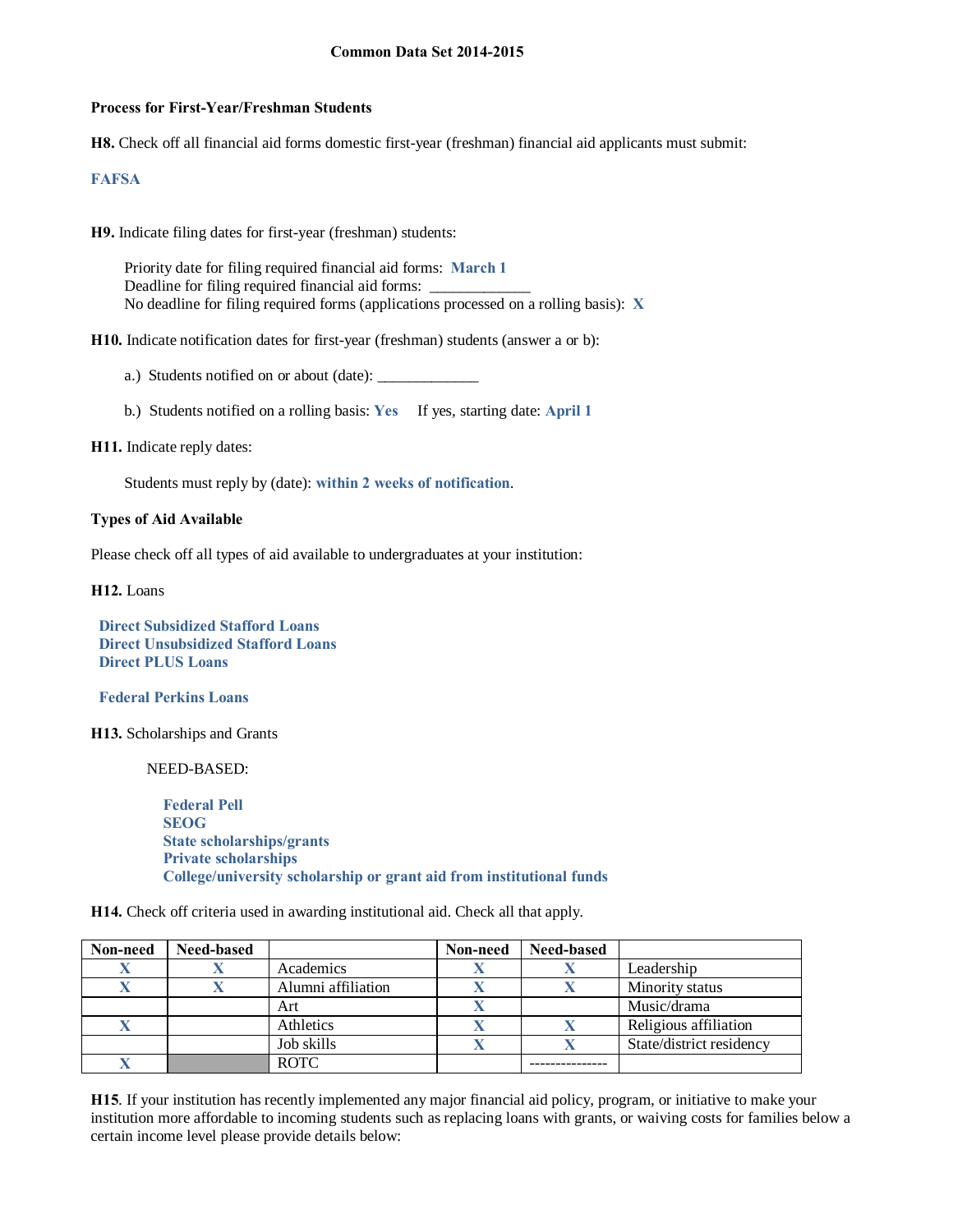# **I. INSTRUCTIONAL FACULTY AND CLASS SIZE**

|                                                                                                                                       | <b>Full-time</b> | Part-time    | Total      |
|---------------------------------------------------------------------------------------------------------------------------------------|------------------|--------------|------------|
| Total number of instructional faculty<br>a.)                                                                                          | 188              | 101          | 289        |
| Total number who are members of<br>b.<br>minority groups                                                                              | 29               | 9            | 38         |
| Total number who are women<br>c.                                                                                                      | 64               | 45           | <b>109</b> |
| Total number who are men<br>d.                                                                                                        | 124              | 56           | <b>180</b> |
| Total number who are nonresident aliens<br>e.)<br>(international)                                                                     | 0                | $\mathbf{0}$ | 0          |
| $f_{\cdot}$ )<br>Total number with doctorate, or other<br>terminal degree                                                             | 176              | 38           | 214        |
| Total number whose highest degree is a<br>g.)<br>master's but not a terminal master's                                                 | 10               | 62           | 72         |
| h.<br>Total number whose highest degree is a<br>bachelor's                                                                            | 2                |              | 3          |
| Total number whose highest degree is<br>i.)<br>unknown or other (Note: Items $f$ , $g$ , $h$ , and<br>i must sum up to item a.)       | U                | 0            |            |
| j.) Total number in stand-alone<br>graduate/professional programs in which<br>faculty teach virtually only graduate-level<br>students |                  | 0            | 0          |

**I-1. Please report the number of instructional faculty members in each category for Fall 2014. Include faculty who are on your institution's payroll on the census date your institution uses for IPEDS/AAUP.**

## **I-2. Student to Faculty Ratio**

Report the Fall 2014 ratio of full-time equivalent students (full-time plus 1/3 part time) to full-time equivalent instructional faculty (full time plus 1/3 part time). In the ratio calculations, exclude both faculty and students in stand-alone graduate or professional programs such as medicine, law, veterinary, dentistry, social work, business, or public health in which faculty teach virtually only graduate level students. Do not count undergraduate or graduate student teaching assistants as faculty.

Fall 2014 Student to Faculty ratio: **13** to 1 (based on **3140** students and **241** faculty).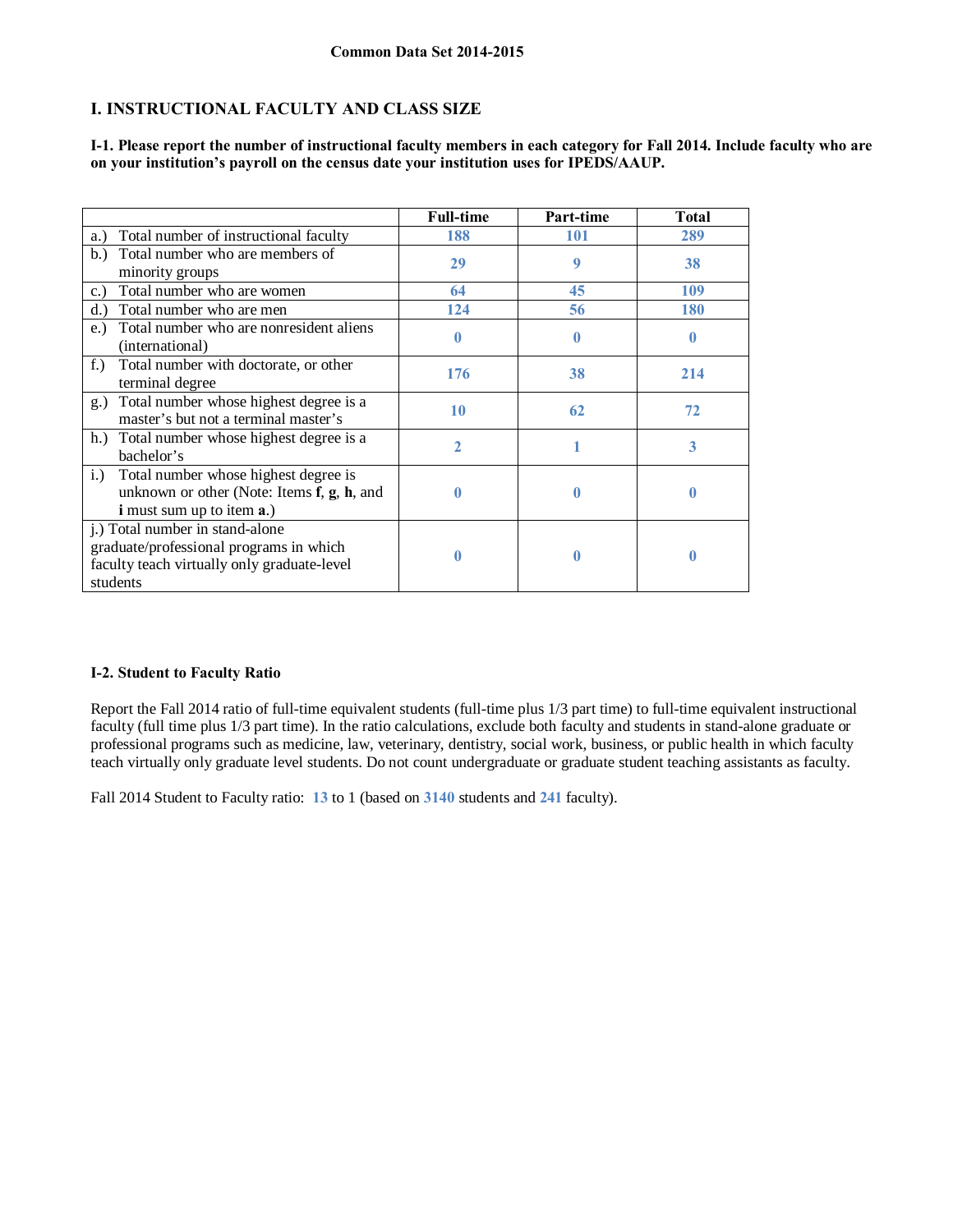## **I-3. Undergraduate Class Size**

In the table below, please use the following definitions to report information about the size of classes and class sections offered in the Fall 2014 term.

*Class Sections:* A class section is an organized course offered for credit, identified by discipline and number, meeting at a stated time or times in a classroom or similar setting, and not a subsection such as a laboratory or discussion session. Undergraduate class sections are defined as any sections in which at least one degree-seeking undergraduate student is enrolled for credit. Exclude distance learning classes and noncredit classes and individual instruction such as dissertation or thesis research, music instruction, or one-to-one readings. Exclude students in independent study, co-operative programs, internships, foreign language taped tutor sessions, practicums, and all students in one-on-one classes. Each class section should be counted only once and should not be duplicated because of course catalog cross-listings.

*Class Subsections:* A class subsection includes any subsection of a course, such as laboratory, recitation, and discussion subsections that are supplementary in nature and are scheduled to meet separately from the lecture portion of the course. Undergraduate subsections are defined as any subsections of courses in which degree-seeking undergraduate students enrolled for credit. As above, exclude noncredit classes and individual instruction such as dissertation or thesis research, music instruction, or one-to-one readings. Each class subsection should be counted only once and should not be duplicated because of cross-listings.

Using the above definitions, please report for each of the following class-size intervals the number of *class sections* and *class subsections* offered in Fall 2014. For example, a lecture class with 800 students who met at another time in 40 separate labs with 20 students should be counted once in the "100+" column in the class section column and 40 times under the "20-29" column of the class subsections table.

### **Number of Class Sections with Undergraduates Enrolled**

|                                 | $2 - 9$ | $10-19$ | 20-29      | 30-39 | 40-49    | 50-99 | $100+$ | Total |
|---------------------------------|---------|---------|------------|-------|----------|-------|--------|-------|
| <b>CLASS</b><br><b>SECTIONS</b> |         | 189     | 225<br>449 | 135   | 20<br>∸. | -     |        | , טט  |

#### **Undergraduate Class Size (provide numbers)**

|                                                  | $2-9$ | 10-19 | $20-29$ | 30-39 | 40-49 | 50-99 | $100 +$ | Total |
|--------------------------------------------------|-------|-------|---------|-------|-------|-------|---------|-------|
| <b>CLASS SUB-</b><br>$\cap$ T<br><b>SECTIONS</b> | ▪     | Ξc    | აი      |       |       |       |         | 118   |